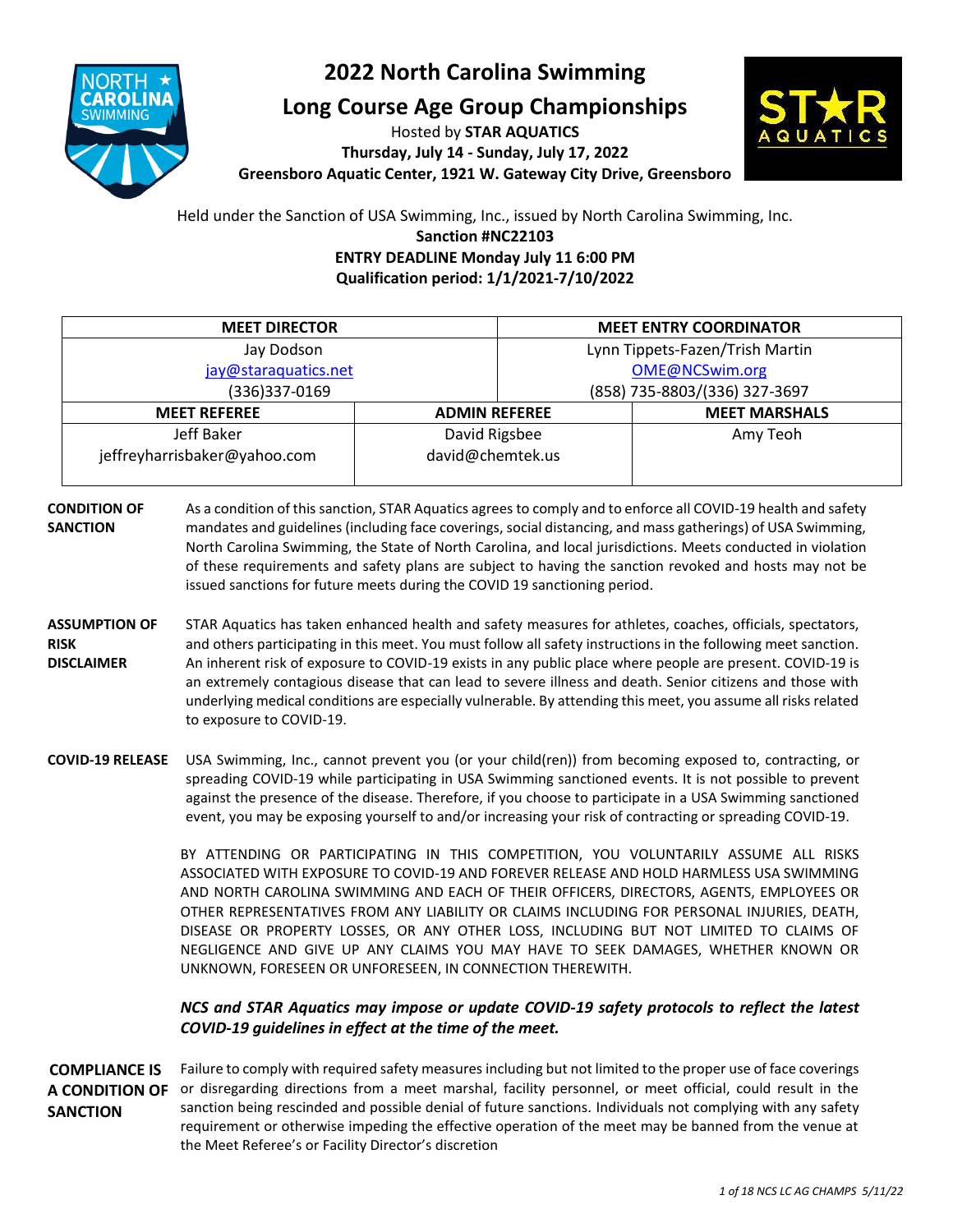- **FACE COVERINGS** NCS recommends the proper use of face coverings at all NCS activities and expects all participants, coaches, officials, volunteers, and spectators to comply with all club and facility specific COVID-19 safety requirements and guidelines from USA Swimming, North Carolina Swimming, the State of North Carolina, and local facilities or jurisdictions.
- **FACILITY Facility/Pool Specifications:** The GAC is a state-of-the-art indoor facility with four pools, which opened in August 2011. The main competition pool is 9-10 feet deep at both ends and will be configured into one 50M course with eight 9-foot wide lanes. All lanes feature non-turbulent lane lines and KD Paragon starting blocks equipped with Omega tops. The Omega electronic timing system will be used. Seating for 1800 spectators is available. Parking will be available at the Coliseum for \$5 per day with unlimited entry and exit. Free parking will be provided for participating certified coaches and officials.

The competition course has been certified in accordance with 104.2.2C (4). A copy of such certification is on file with USA Swimming, Inc.

Locker rooms are reserved for athlete use. Separate rest room facilities are available for officials, coaches, and volunteers. Only meet volunteers, USA Swimming registered athletes, and current USA Swimming registered officials and coaches may be on deck during warm-ups and/or competition. **NO SPECTATORS ARE ALLOWED ON THE COMPETITION POOL DECK AT ANY TIME. NO PERSON ON THE USA SWIMMING BANNED LIST MAY PARTICIPATE IN THE MEET IN ANY WAY.** ALL coaches, officials, and meet personnel will be required to wear issued credentials. .

- **CLASSIFICATION** An LSC Age Group Championship meet in preliminaries/finals and timed finals formats with qualifying time standards.
- **RULES** This meet will be conducted in accordance with the current USA Swimming Rules and Regulations, including the Minor Athlete Abuse Prevention Policy, except where rules therein are optional and exceptions are stated, and the NCS Safety Program. The NCS Scratch Rule is in effect for this meet.
- **MAAPP** All applicable adults participating in or associated with the meet acknowledge that they are subject to the provisions of the USA Swimming Minor Athlete Abuse Protection Policy ("MAAPP"), and that they understand that compliance with the MAAPP policy is a condition of participation in the conduct of this competition.

#### **TECHNICAL SUIT BAN FOR 12&Us Per USA Swimming Rule 102.8.1.F, 12 & Under athletes may not compete in Technical Suits at this meet.** A Technical Suit is one that has the following components:

- a. Any suit with any bonded or taped seams regardless of its fabric or silhouette; or b. Any suit with woven fabric extending past the hips
- **REGISTRATION** All athletes entering this meet must be registered with North Carolina Swimming as Premium or Seasonal USA Swimming members. There will be no on deck registration available at this meet.
- **ELIGIBILITY** This meet is open to properly registered North Carolina Swimming athletes who have achieved the current NCS Long Course Age Group Championship qualifying time standard for each event entered and are 14 years of age or younger on the first day of the meet.

Swimmers qualifying in the 800M Freestyle automatically qualify for the 1500M Freestyle and vice versa.

**FLEX MEMBERS** Flex members are NOT eligible for this meet. All Flex memberships must be converted to Seasonal (if eligible) or Premium membership prior to the Tuesday 6:00 PM correction deadline. Flex members who do not upgrade will not be seeded into their events until they can provide proof of full membership. If proof is provided to the Meet Referee after the meet has been seeded and before warm-ups begin on Thursday, the swimmer may be added to the event subject to lane availability in the slowest heat(s) and Meet Referee and Operations Vice Chair approval. If proof is not provided by the start of warm ups on Thursday, the athlete will not be permitted to compete. Entry fees for non-compliant athletes are not refundable.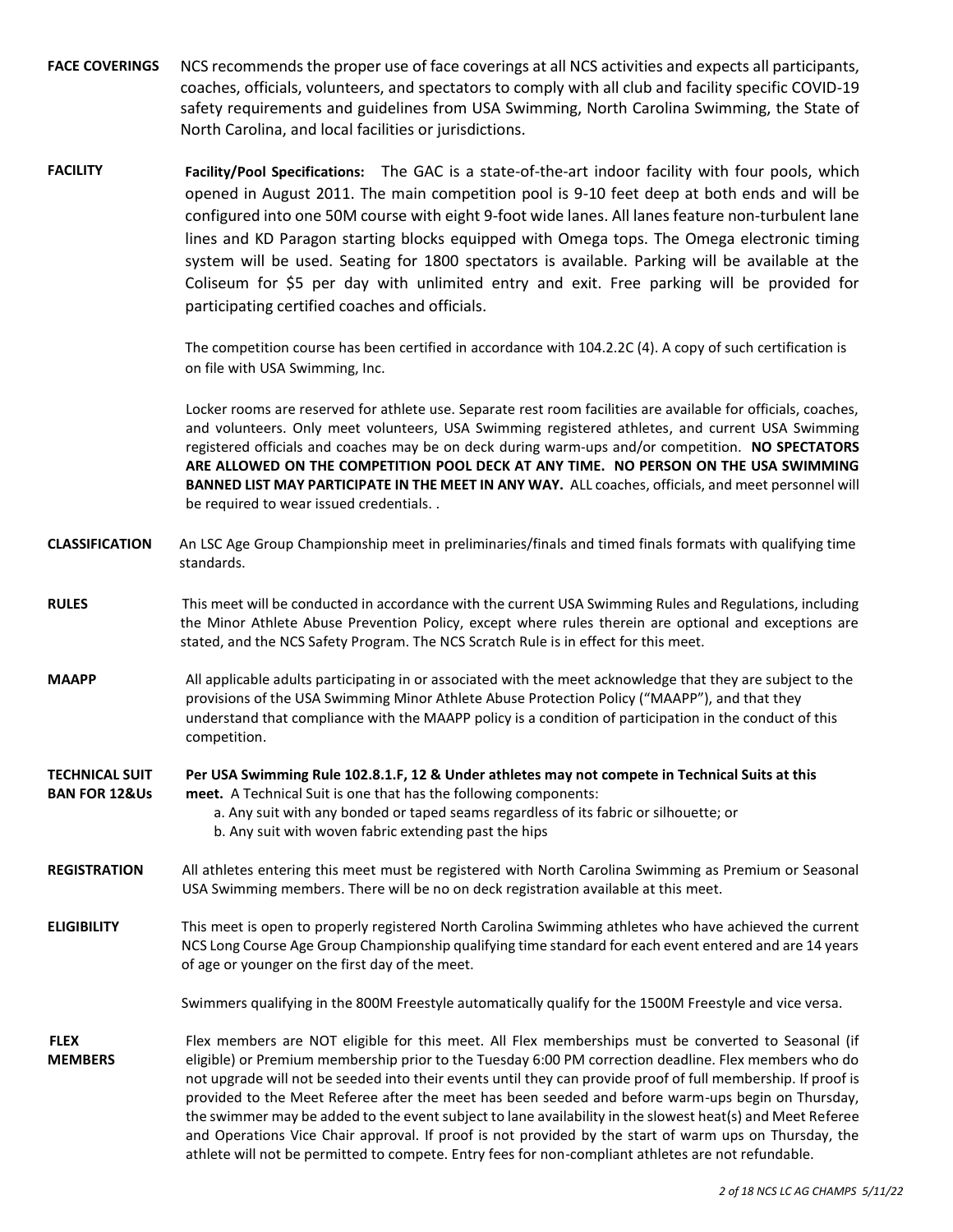**SAFE SPORT** This meet will be conducted in accordance with all safety and Safe Sport requirements including procedures outlined in USA Swimming's Meet 360 Program, MAAPP, and the NCS Safety Program.

> Coaches are advised to supervise their swimmers at all times. Only feet first entry into warm down lanes at all times and during warm ups except during specific warm ups periods while under the direct supervision of a certified coach. No glass is allowed in the pool area or locker rooms at any time. Running and horseplay will not be allowed. As at any pool, the deck may be slippery and caution should be taken to prevent accidents. Swimmers are not allowed in pool equipment rooms or work out rooms. NO blocking of fire exits, which includes doorways and passages.

> Use of audio or visual recording devices, including a cell phone, is not permitted in changing areas, restrooms, locker rooms, or behind the starting blocks. Flash photography of any kind at the start of a race is prohibited.

Deck changes are prohibited.

Any swimmer entered in the meet must be certified by a USA Swimming member-coach as being proficient in performing a racing start or must start each race from within the water without the use of a backstroke ledge. When unaccompanied by a member -coach, it is the responsibility of the swimmer or the swimmer's legal guardian to ensure compliance with this requirement. It is also the responsibility of the swimmer or the swimmer's guardian to request assignment from the Meet Director to a USA Swimming member coach attending the meet if a coach from the swimmer's team is unable to attend.

Unless approved in writing in advance of the competition by the Program and Events Committee Chair or designee, operation of a drone, or any other flying apparatus, is prohibited over the venue (pools, spectator areas, and open ceiling locker rooms) any time athletes, coaches, officials, and/or spectators are present.

Only meet volunteers, USA Swimming registered athletes entered in the meet, and current USA Swimming registered/certified officials and coaches participating in the meet may be on deck. Coaches and officials must carry their current membership/certification cards, have access to Deck Pass, or display host-provided meet credentials at all times when on the pool deck.

No spectators are allowed on competition deck at any time. Any person on the USA Swimming banned list is prohibited from participating in the meet in any way.

| <b>SCHEDULE</b> | <b>Session</b> | Day      | Warm-up       | <b>Meet Start</b> | <b>Age Group</b>               |
|-----------------|----------------|----------|---------------|-------------------|--------------------------------|
|                 | $\mathbf{1}$   | Thursday | 1:30-2:55 PM  | $3:00$ PM         | 13-14 Timed Finals,            |
|                 |                |          |               |                   | 11-12 Timed Finals             |
|                 | $\mathcal{P}$  | Friday   | 7:00-8:25 AM  | 8:30 AM           | 13-14 Preliminaries            |
|                 | 3.             | Friday   | 12:00-1:00 PM | $1:05$ PM*        | 11-12, 10 & Under Timed Finals |
|                 | 4              | Friday   | 5:00-5:55 PM  | $6:00$ PM*        | 13-14 Finals, 11-12 200 Back   |
|                 | 5.             | Saturday | 7:00-8:25 AM  | 8:30 AM           | 13-14 Preliminaries            |
|                 | 6              | Saturday | 12:00-1:00 PM | $1:05$ PM*        | 11-12, 10 & Under Timed Finals |
|                 |                | Saturday | 5:00-5:55 PM  | $6:00$ PM*        | 13-14 Finals, 11-12 200 Fly    |
|                 | 8              | Sundav   | 7:00-8:25 AM  | 8:30 AM           | 13-14 Preliminaries            |
|                 | 9              | Sunday   | 12:45-1:45 PM | $1:50$ PM*        | 11-12, 10 & Under Timed Finals |
|                 | 10             | Sunday   | 5:15-6:10 PM  | $6:15$ PM*        | 13-14 Finals, 11-12 200 Breast |

*\*Afternoon and Finals session start times may change after entries are processed.*

Split 30-minute warm-up sessions may be utilized at the Meet Referee's and Age Group Coordinator's discretion and will be determined following entry deadlines. Warm-up lane assignments will be communicated to teams prior to the meet. *Please note that there may NOT be LC lanes available to all teams during warm-ups.*

Scheduled breaks are noted in the Order of Events. The Meet Referee has authority to add breaks as necessary.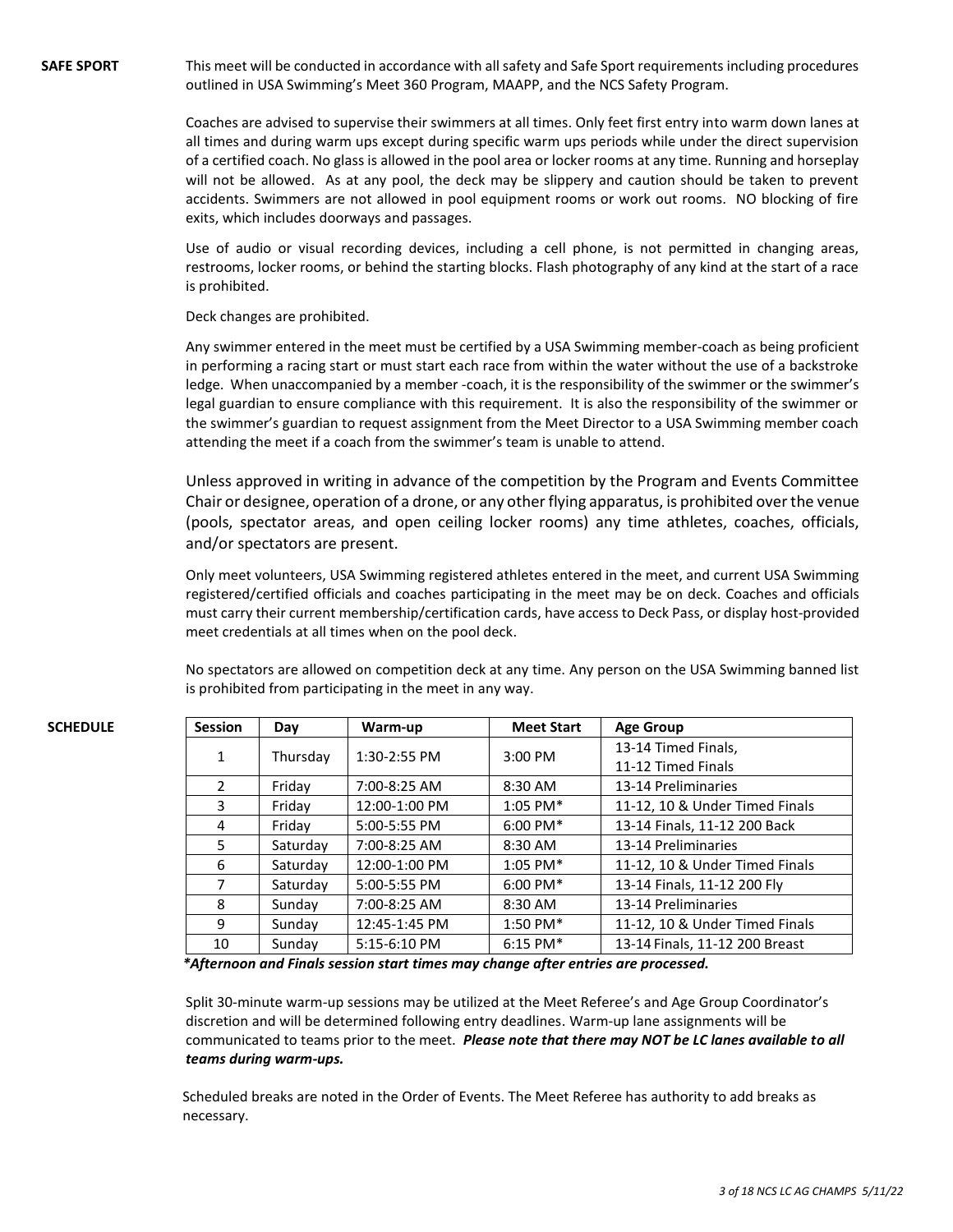| <b>DEADLINES AND</b>                    | Day                                                                                                                                                                                                                                                                                                                                                                                                                                                                                                                                                                                                                                                                                                                                                                                                                                                                | Time                                                                                                       | For                                                                                                                                                                                                                                                                                                                                                                                                                                     |  |  |
|-----------------------------------------|--------------------------------------------------------------------------------------------------------------------------------------------------------------------------------------------------------------------------------------------------------------------------------------------------------------------------------------------------------------------------------------------------------------------------------------------------------------------------------------------------------------------------------------------------------------------------------------------------------------------------------------------------------------------------------------------------------------------------------------------------------------------------------------------------------------------------------------------------------------------|------------------------------------------------------------------------------------------------------------|-----------------------------------------------------------------------------------------------------------------------------------------------------------------------------------------------------------------------------------------------------------------------------------------------------------------------------------------------------------------------------------------------------------------------------------------|--|--|
| <b>MEETINGS</b>                         | June 1                                                                                                                                                                                                                                                                                                                                                                                                                                                                                                                                                                                                                                                                                                                                                                                                                                                             | 12:00 Noon                                                                                                 | OME opens for on-time entries                                                                                                                                                                                                                                                                                                                                                                                                           |  |  |
| <b>SUMMARY</b>                          | Monday of meet week,<br>July 11                                                                                                                                                                                                                                                                                                                                                                                                                                                                                                                                                                                                                                                                                                                                                                                                                                    | 6:00 PM                                                                                                    | <b>ENTRY DEADLINE and DEADLINE TO</b><br><b>UPDATE SEED TIMES</b>                                                                                                                                                                                                                                                                                                                                                                       |  |  |
|                                         | Tuesday of meet week,<br>July 12                                                                                                                                                                                                                                                                                                                                                                                                                                                                                                                                                                                                                                                                                                                                                                                                                                   | 6:00 PM                                                                                                    | Deadline for corrections*, verification of<br>membership upgrade for Flex athletes,<br>and proof of override times                                                                                                                                                                                                                                                                                                                      |  |  |
|                                         | Tuesday of meet week,<br>July 12                                                                                                                                                                                                                                                                                                                                                                                                                                                                                                                                                                                                                                                                                                                                                                                                                                   | Virtual - TBD                                                                                              | Mandatory Officials Stroke Briefing                                                                                                                                                                                                                                                                                                                                                                                                     |  |  |
|                                         | Wednesday of meet week,<br>July 13                                                                                                                                                                                                                                                                                                                                                                                                                                                                                                                                                                                                                                                                                                                                                                                                                                 | Virtual - TBD                                                                                              | <b>Technical Meeting</b>                                                                                                                                                                                                                                                                                                                                                                                                                |  |  |
|                                         |                                                                                                                                                                                                                                                                                                                                                                                                                                                                                                                                                                                                                                                                                                                                                                                                                                                                    |                                                                                                            | *Entry lists will be emailed to teams by 11:59PM on Monday of meet week following the 6:00 PM<br>entry deadline. Coaches are responsible for ensuring ALL entered athletes are compliant with ALL<br>membership requirements. Please review all swimmers and entries (including relays) carefully<br>and submit any and all corrections prior to the Tuesday 6:00 PM correction deadline.                                               |  |  |
| <b>QUALIFYING</b><br><b>PERIOD</b>      | before the meet entry deadline.                                                                                                                                                                                                                                                                                                                                                                                                                                                                                                                                                                                                                                                                                                                                                                                                                                    |                                                                                                            | Long Course Championship: A swimmer must have achieved the qualifying time listed per event in a USA<br>Swimming sanctioned, approved, or observed meet from January 1, 2021 to 11:59 PM the Sunday night                                                                                                                                                                                                                               |  |  |
| <b>INDIVIDUAL</b><br><b>ENTRIES AND</b> | (3) individual events per day.                                                                                                                                                                                                                                                                                                                                                                                                                                                                                                                                                                                                                                                                                                                                                                                                                                     |                                                                                                            | 13-14 swimmers may enter and swim up to eight (8) individual events for the meet and no more than three                                                                                                                                                                                                                                                                                                                                 |  |  |
| <b>LIMITS</b>                           | to no more than four (4) individual events per day.                                                                                                                                                                                                                                                                                                                                                                                                                                                                                                                                                                                                                                                                                                                                                                                                                | 11-12 swimmers may enter and swim up to eight (8) individual events for the meet. They are further limited |                                                                                                                                                                                                                                                                                                                                                                                                                                         |  |  |
|                                         | 10&U swimmers may enter and swim up to eight (8) individual events for the meet. They are further limited<br>to no more than four (4) individual events per day.                                                                                                                                                                                                                                                                                                                                                                                                                                                                                                                                                                                                                                                                                                   |                                                                                                            |                                                                                                                                                                                                                                                                                                                                                                                                                                         |  |  |
|                                         | Swimmers may enter with any provable time from the qualifying period that meets the event requirements.                                                                                                                                                                                                                                                                                                                                                                                                                                                                                                                                                                                                                                                                                                                                                            |                                                                                                            |                                                                                                                                                                                                                                                                                                                                                                                                                                         |  |  |
|                                         | Swimmers qualifying in the 800M Free automatically qualify for the 1500M Free and vice versa.<br>1500M/1650Y/1500S Freestyle qualifiers who want to swim the 800M Freestyle but do not have a<br>$\bullet$<br>provable 800M/1000Y/800S qualifying time should enter via the appropriate alternate distance<br>event with their 1500M/1650Y/1500S Freestyle qualifying time.<br>800M/1000Y/800S Freestyle qualifiers who want to swim the 1500M Freestyle but do not have a<br>provable 1500M/1650Y/1500S qualifying time should enter via the appropriate alternate distance<br>event with their 800M/1000Y/800S Freestyle qualifying time.<br>Alternate distance event qualifiers will be seeded behind primary event qualifiers.<br>$\bullet$<br>Swimmers are not required to enter the original distance event in which they qualified in order to<br>$\bullet$ |                                                                                                            |                                                                                                                                                                                                                                                                                                                                                                                                                                         |  |  |
|                                         | enter the automatic bonus event.                                                                                                                                                                                                                                                                                                                                                                                                                                                                                                                                                                                                                                                                                                                                                                                                                                   |                                                                                                            |                                                                                                                                                                                                                                                                                                                                                                                                                                         |  |  |
| <b>RELAY</b><br><b>ENTRIES</b>          | Relay qualifying times are not required to be provable and may be overridden with aggregate or estimated<br>times.                                                                                                                                                                                                                                                                                                                                                                                                                                                                                                                                                                                                                                                                                                                                                 |                                                                                                            |                                                                                                                                                                                                                                                                                                                                                                                                                                         |  |  |
|                                         | surcharge and \$7.50 facility fee.                                                                                                                                                                                                                                                                                                                                                                                                                                                                                                                                                                                                                                                                                                                                                                                                                                 |                                                                                                            | Teams may enter R/O athletes assuming there is at least one qualifier of the same gender/age group entered<br>in the meet, and at least one relay event entered for that gender/age group. At least one swimmer entered<br>in an individual event must swim on each relay team or the relay team will be disqualified. All relay only<br>swimmers must be listed on a team's OME roster and Meet Entry Form and must pay the \$3.00 NCS |  |  |
|                                         | The number of relay entries allowed per team is determined by the number of qualifiers per gender per age<br>group entered in individual events.                                                                                                                                                                                                                                                                                                                                                                                                                                                                                                                                                                                                                                                                                                                   |                                                                                                            |                                                                                                                                                                                                                                                                                                                                                                                                                                         |  |  |
|                                         | ٠<br>age group/gender                                                                                                                                                                                                                                                                                                                                                                                                                                                                                                                                                                                                                                                                                                                                                                                                                                              |                                                                                                            | 1-4 individual event swimmers in an age group/gender: Maximum of one (1) relay team for that                                                                                                                                                                                                                                                                                                                                            |  |  |

• 5-8 individual event swimmers in an age group/gender: Maximum of two (2) relay teams for that age group/gender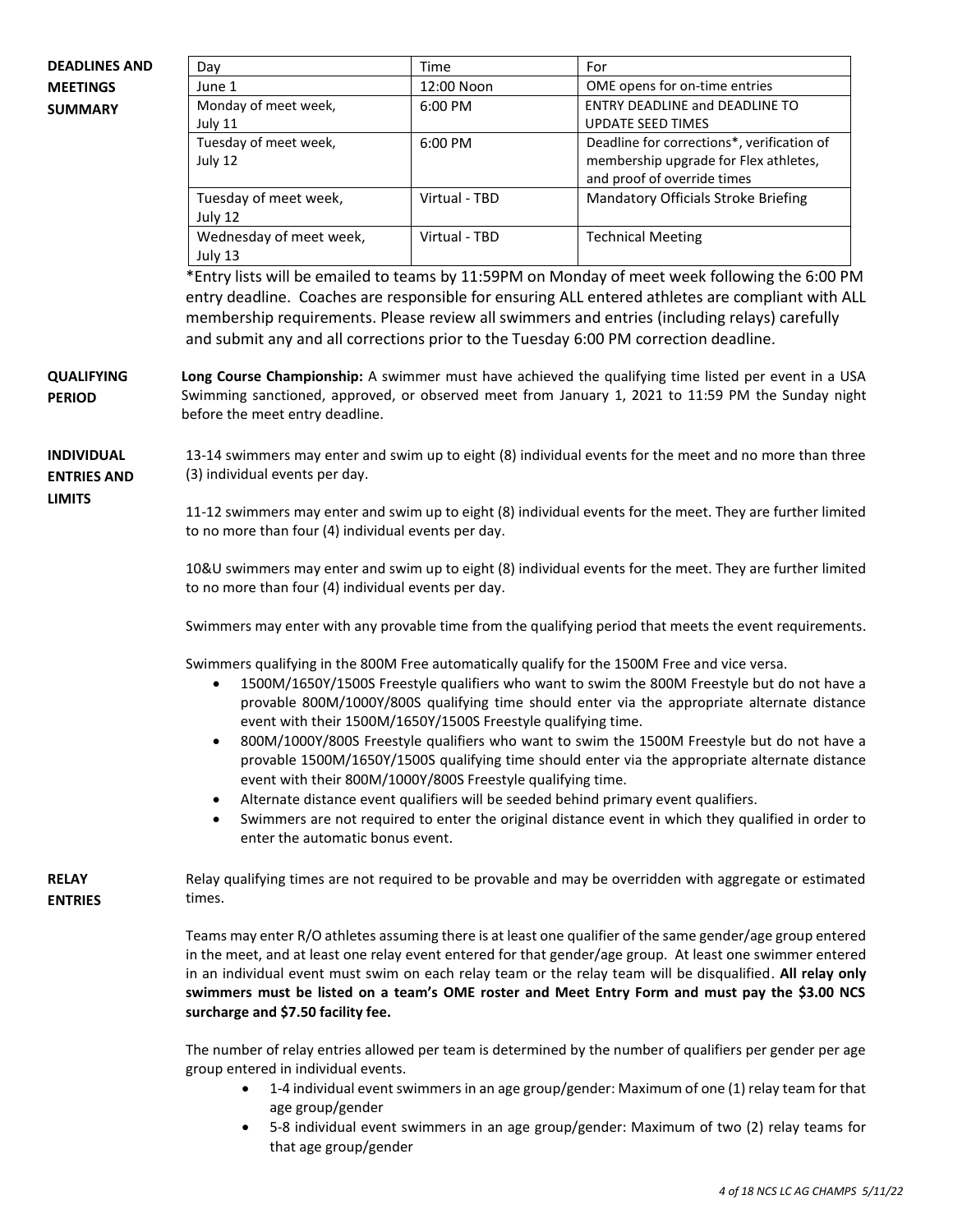- 9-12 individual event swimmers in an age group/gender: Maximum of three (3) relay teams for that age group/gender
- 13 or more individual event swimmers in an age group/gender: Maximum of four (4) relay teams for that age group/age group

Only the A and B designated teams are eligible for scoring. C and D relays will be marked as exhibition and will be seeded after all A and B relay teams.

Relays may be cancelled, if necessary, to comply with COVID-19 capacity restrictions.

**OME ENTRIES/ PROOF OF TIME/ ENTRY DEADLINE/ LATE ENTRIES AND CORRECTIONS**

An events file for organizing entries will be posted on ncswim.org by June 1 or may be obtained via email request to the Entry Coordinator at OME@NCswim.org. USA Swimming's OME system will open no later than June 1 at 12:00 N**oon** and will be used for all entries except as noted. An OME User's Manual for NCS Champs is available on NCswim.org.

### **On-Time Entries**

ON-TIME OME for on-time entries will close three (3) days prior to the meet on **Monday, July 11 th at 6:00**  PM. Coaches may update entry times in the OME file until Monday of meet week, July 11<sup>th</sup>, at 6:00 PM. OME **WILL NOT AUTOMATICALLY** update times.

Coaches shall confirm OME entries and entry times are correct and complete prior to checking out by the 6:00 PM entry deadline. Coaches shall confirm that all entered athletes are Premium or Seasonal USA Swimming members. Only original OME entries and rosters and emails from the Entry Coordinator will be accepted as proof of administrative or system errors.

Entry changes that cannot be made in OME must be submitted by email to the Entry Coordinator by Tuesday of meet week by the 6:00 PM correction deadline.

#### **Entry Correction Period**

All team contacts listed in OME will receive an entry list by midnight after the final OME files close on the Monday of meet week at 6:00 PM. Any entry corrections not previously requested must be submitted to the Entry Coordinator by Tuesday 6:00 PM. Teams should have an internal process in place including back up plans to ensure corrections are submitted by the deadline. Corrections will only be accepted from a registered coach with the athlete's team. Coaches should also have an internal process in place to assure all swimmers subject to Flex membership upgrades are compliant by the deadline.

The psych sheet will be published on Tuesday evening. All ineligible and unproven entries will be flagged. Any entry changes requested after this point will be **accepted only with the approval of the Meet Referee and the Operations Vice Chair and only for open lanes in the slowest heat. Late entries will be charged double entry fees and the \$50 per team late fee**. No new entries or changes to previous entries will be accepted after Wednesday at 12:00 Noon.

#### **Proof of Times**

If a time override is used to enter an **individual event** in OME, it is the coach's responsibility to submit proof of time to the Entry Coordinator no later than 6:00 PM Tuesday, two (2) days before the meet, or the swimmer **WILL NOT** be seeded into the event in question. Proof of time consists of a SWIMS entry or copy of/link to the final meet results from a **USA Swimming sanctioned, approved, or observed meet**. Sanction number, date, and location must be provided**. Hy-Tek Team Manager or Team Unify results WILL NOT be accepted as proof.** If proof is provided to the Meet Referee after the meet is seeded and before warm-ups begin on Thursday, the swimmer may be added to the event subject to lane availability in the slowest heat *and* Meet Referee and Operations Vice Chair approval. Relay times do not require proof.

**ATHLETES AND MEMBERS WITH DISABILITIES OR MEDICAL CONDITIONS**

NCS welcomes all swimmers with disabilities as described in the USA Swimming Rules and Regulations, Article 105, to participate in our meets. Swimmers with disabilities qualifying for the meet according to the published meet time standards should enter via OME. Swimmers with classified disabilities who prefer to qualify using the Para Motivational Time Standards should email entries to the NCS Meet Entry Coordinator by the Monday 6:00 PM entry deadline.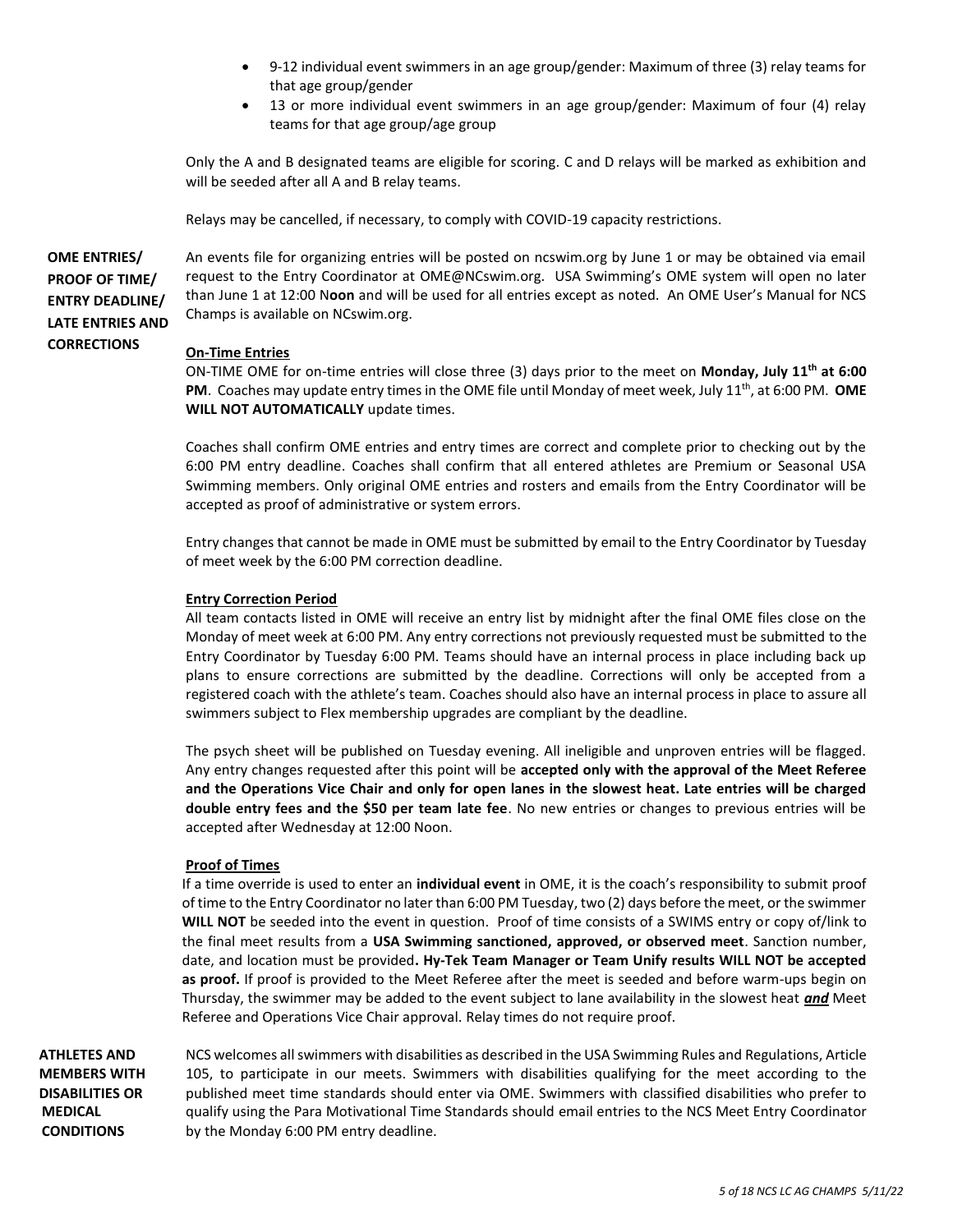Coaches entering swimmers with disabilities and non-athlete members who require any accommodations are required to provide advance notice in writing to the Meet Director and Meet Referee by the entry deadline including the need for any personal assistants and/or registered service animals. Members who are unable to wear face coverings should they be required because of a documented medical condition must notify the Meet Director in advance and may have limited deck access. Failure to provide advance notice may limit the host team's ability to accommodate all requests.

**ENTRY FEES** Teams are responsible for paying the entry fees as calculated on the Meet Entry Fee Summary page in this meet announcement. The **amount due in OME will be incorrect** if the team has relay only swimmers, para swimmers not entered in OME, or entry changes.

> The total fees as calculated on the Entry Fee Summary plus any assessed entry fines are due no later than the start of warmups on Thursday unless alternate payment arrangements are negotiated with the Meet Director.

| <b>Individual Event</b>   | \$6.00 per event                                                      |
|---------------------------|-----------------------------------------------------------------------|
| <b>Relay Event</b>        | \$10.00 per relay                                                     |
| <b>NCS Travel Fund</b>    | \$3.00 per swimmer, including relay only swimmers. Note that you      |
|                           | must calculate and submit your total due with the attached Meet Entry |
|                           | Fee Summary/Waiver. If you have relay only swimmers, OME amount       |
|                           | due will not be correct.                                              |
| <b>Facility Surcharge</b> | \$15.00 per qualifying swimmer; \$7.50 per relay only swimmer. Note   |
|                           | that you must calculate and submit your total due with the attached   |
|                           | Meet Entry Fee Summary/Waiver. If you have relay only swimmers,       |
|                           | OME amount due will not be correct.                                   |
| <b>Late Entry Fees</b>    | Double plus a potential \$50 fine.                                    |

Make checks payable to: STAR Aquatics

#### *Fees are non-refundable.*

**SEEDING AND FORMAT**  The conforming time for this meet is LCM. SCM qualifying standards are offered for select events only. All times will be seeded by LCM first, then SCY, then SCM. 800 qualifiers will be ranked by their entry event/course as follows: 800M/1000Y/800S/1500M/1650Y/1500S. The 1500 will be seeded 1500M/1650Y/1500S/800M/1000Y/ 800S.

> All events that are 400M or longer, 11-12 200M Backstroke, Breaststroke, and Butterfly, and all relays will be deck seeded after positive check in. A positive check in by the deadline indicated in the schedule below is required to be seeded into the event. Failure to check in by the deadline will result in the swimmer/relay team not being able to swim in the event. Check in process will be discussed at the Technical Meeting.

> Swimmers must provide their own counters for distance events. These counters must be athletes, officials, or coaches participating in the meet. Assistance is available for small teams or unattached swimmers. Contact the Meet Referee.

> For any event, combined girls/boys' heats may be swum at the discretion of the Meet Referee. Meet Management reserves the right to add or combine sessions, adjust session start times and age group session assignments, and/or limit entries to comply with allowable COVID-19 capacity numbers for the facility based on entries and to comply with all federal, state, local and facility guidelines in place at the time of the meet. Changes will be communicated at the Technical Meeting.

### **13-14 Individual Events:**

Except for the 800M and 1500M Freestyles, all events will be conducted on a preliminary and finals basis. A and B heats will swim in finals. The fastest eight qualifiers compete in the A Final (Championship) and the next fastest eight swim in the B Final (Consolation). **The B Final will swim before the A Final**. Alternates should identify themselves to the starter prior to the beginning of the event and should be ready to swim in the B Final if no shows occur. The A and B Finals will be scored.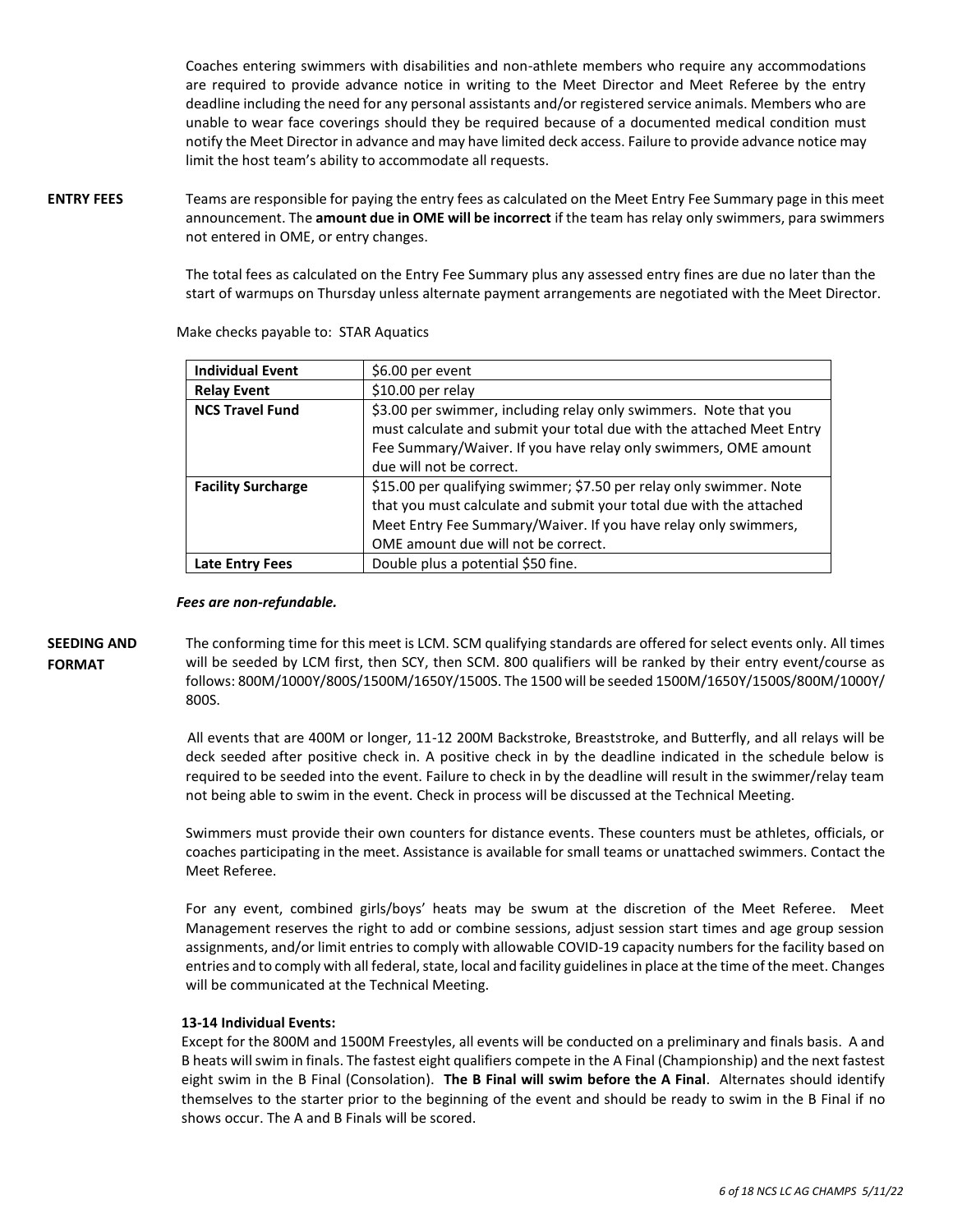#### **13-14 800M Freestyle:**

The 13-14 800M Freestyle will be swum as a timed final event and deck seeded after positive check in. All heats will swim fast to slow, alternating girls and boys. A combined girls/boys heat may be swum at the discretion of the Meet Referee. Swimmers must provide their own counters.

#### **13-14 400M IM and 400M Freestyle:**

The 13-14 400M IM and 13-14 400M Freestyle will be swum as preliminary/final events and deck seeded after positive check in. The **fastest two (2) preliminary heats will be circle seeded.** The **fastest 4 heats** of girls swim first slow to fast, followed by the **fastest 4 heats** of boys swum slow to fast. The remaining heats will swim fast to slow, alternating girls and boys. A combined girls/boys heat may be swum at the discretion of the Meet Referee.

#### **13-14 1500M Freestyle:**

The 13-14 1500M Free will be swum as a timed final event and deck seeded after positive check in. The fastest positively checked in heat (8) of girls and boys will swim in the Sunday finals session. There will be **no AM/PM option** for this event. All other heats will swim at the conclusion of preliminaries after a 10-minute break. These heats will swim fast to slow, alternating girls and boys. A combined girls/boys heat may be swum at the discretion of the Meet Referee. Swimmers must provide their own counters.

#### **13-14 Relays:**

All relays will be timed final events and deck seeded after positive check in. **There is no AM/PM option for relays.**

- The 13-14 800M Freestyle relay will swim fastest two heats of girls slow to fast, then fastest two heats of boys slow to fast, followed by remaining heats fast to slow alternating girls and boys.
- On Friday and Saturday, the fastest heat (8) of positively checked in relay teams will swim in the evening finals sessions. The remaining teams will swim at the end of the preliminary session, slow to fast in event order. There is **no AM/PM option**.

### **11-12 Individual Events:**

All 11-12 events will be timed finals swum in the afternoon and evening sessions.

### **11-12 400M IM:**

The 11-12 400M IM will be seeded after positive check in. The fastest three heats will swim slow to fast alternating girls and boys as indicated in the Order of Events. Remaining heats will swim at the conclusion of the finals session, fast to slow alternating girls and boys. A boys' heat may swim in place of an empty girls' heat and vice versa and heats may be combined at the discretion of the Meet Referee.

#### **11-12 400M Freestyle:**

The 11-12 400M Freestyle will be deck seeded after positive check in and will swim slow to fast in event order. A combined girls/boys heat may be swum at the Meet Referee's discretion.

#### **11-12 200M Backstroke, Butterfly, and Breaststroke Events:**

These 11-12 events will be swum as timed finals. The events will be deck seeded after positive check in. On Friday, Saturday, and Sunday, the fastest three (3) positively checked in heats of each 200 event will be swum slow to fast in the evening sessions, interspersed with the 13-14 Finals events as indicated in the Order of Events. If during Finals, **both** of the interspersed heats are empty, a 5-minute break will be observed. A boys' heat may swim in place of an empty girls' heat and vice versa and heats may be combined at the discretion of the Meet Referee.

Any additional seeded heats in these events will swim at the end of the evening sessions, during a scheduled break, or at the end of the afternoon sessions on the days they are scheduled. These heats will be swum fast to slow, alternating girls and boys. **The Meet Referee and Age Group Coordinator will determine after entries have closed when the extra heats will swim for each event and will announce their decision at the Technical Meeting.**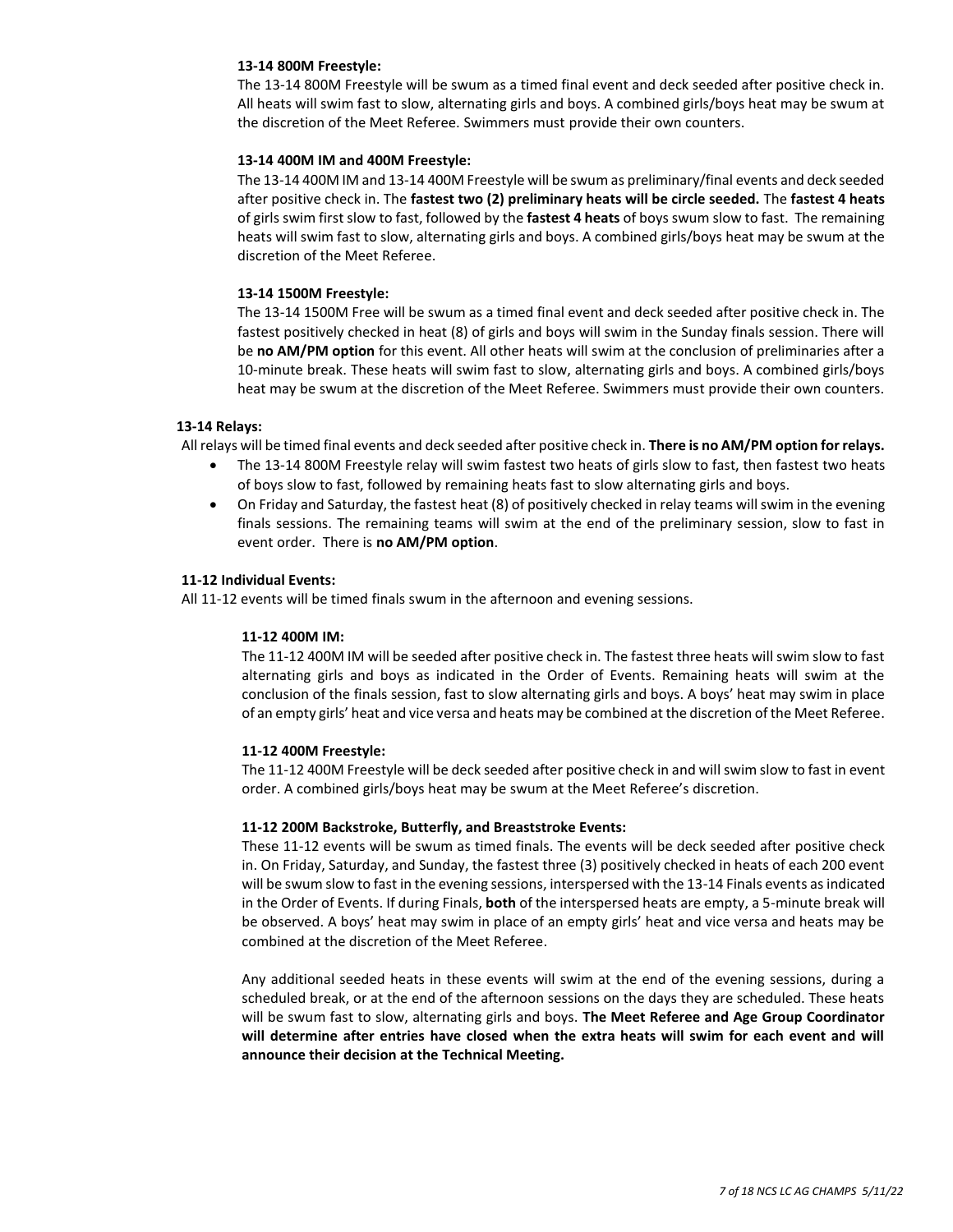#### **10 & Under Individual Events:**

All events will be timed finals and swum in the afternoon sessions.

#### **10&U 400M Freestyle:**

The 10&U 400M Freestyle will be deck seeded after positive check in and will swim slow to fast in event order. A combined girls/boys heat may be swum at the Meet Referee's discretion.

**10&U and 11-12 Relays:** All relays will be timed final events. All relays will swim slow to fast in event order.

- **CHANGES TO MEET FORMAT**  Within USA Swimming Rules and with unanimous agreement of the Meet Referee, the Meet Director, and the Age Group Coordinator, *prior to the Technical Meeting*, limited changes *outside of those required for COVID-19 safety compliance* may be proposed to the format of the meet to improve competition and to accommodate unforeseen circumstances that arise after the meet is sanctioned. Changes require unanimous agreement of coaches at the Technical Meeting. NCS and STAR Aquatics reserve the right to alter the COVID-19 Safety Plan based on regulations in place at the time of the meet.
- **CHASE STARTS** Based on projected timelines, the Age Group Coordinator, the Meet Referee, and the Meet Director reserve the right to use chase starts for preliminary and timed finals events 100M and longer. This decision will be announced at the Technical Meeting.
- **POSITIVE CHECK IN** The events and relays in the following schedule will be deck seeded. Positive check in by the deadline indicated below is required to be seeded into the event. Failure to check in by the deadline will result in the swimmer/relay team not being able to swim the event. Afternoon check in times will be adjusted if session start times change.

| <b>Individual Events</b> | <b>Check-In Deadline</b>              |          |                                             |                                  |
|--------------------------|---------------------------------------|----------|---------------------------------------------|----------------------------------|
| $13 - 14$                | 800M Free<br>Thursday<br>2:15 PM      |          |                                             |                                  |
| $11 - 12$                | 400M IM                               | Thursday | 2:15 PM                                     |                                  |
| $11 - 12$                | 200M Back                             | Thursday | 6:30 PM                                     |                                  |
| $13 - 14$                | 400M IM                               | Friday   | 8:00 AM                                     |                                  |
| 10&U<br>$11 - 12$        | 400M Free                             | Friday   | 12:15 PM or 30 min<br>before session starts |                                  |
| $11 - 12$                | 200M Butterfly                        | Friday   | 6:30 PM                                     |                                  |
| $13 - 14$                | 400M Free                             | Saturday | 8:00 AM                                     |                                  |
| $11 - 12$                | 200M Breaststroke                     | Saturday | 6:30 PM                                     |                                  |
| 13-14                    | 1500M Free                            | Saturday | 6:30 PM                                     |                                  |
|                          | <b>Check-In Deadline</b>              |          |                                             |                                  |
| <b>Relay Events</b>      |                                       |          |                                             | <b>Relay Cards</b><br><b>Due</b> |
| $13 - 14$                | 800M Free Relay                       | Thursday | 2:30 PM                                     | 3:30 PM                          |
| $13 - 14$                | 400M Free Relay                       | Friday   | 8:00 AM                                     | 10:00 AM/<br>5:00 PM             |
| $11 - 12$                | 400M Free Relay                       | Friday   | 12:15 PM or 30 min<br>before session starts | 2:15 PM                          |
| $13 - 14$                | 400M Medley Relay                     | Saturday | 8:00 AM                                     | 10:00 AM/<br>5:00 PM             |
| 10&U<br>$11 - 12$        | 200M Medley Relay<br>400 Medley Relay | Saturday | 12:15 PM or 30 min<br>before session starts | 2:15 PM                          |

The check in process will be announced by the Administrative Referee at the Technical Meeting.

**SCRATCHES** The current NCS Scratch Rule will be in effect during the conduct of this meet for prelim/finals and deck seeded events (see attachment.) This will serve as the official guide for technical and procedural rules, except when stated otherwise in the meet announcement. Coaches and swimmers are expected to be familiar with the rule and penalties.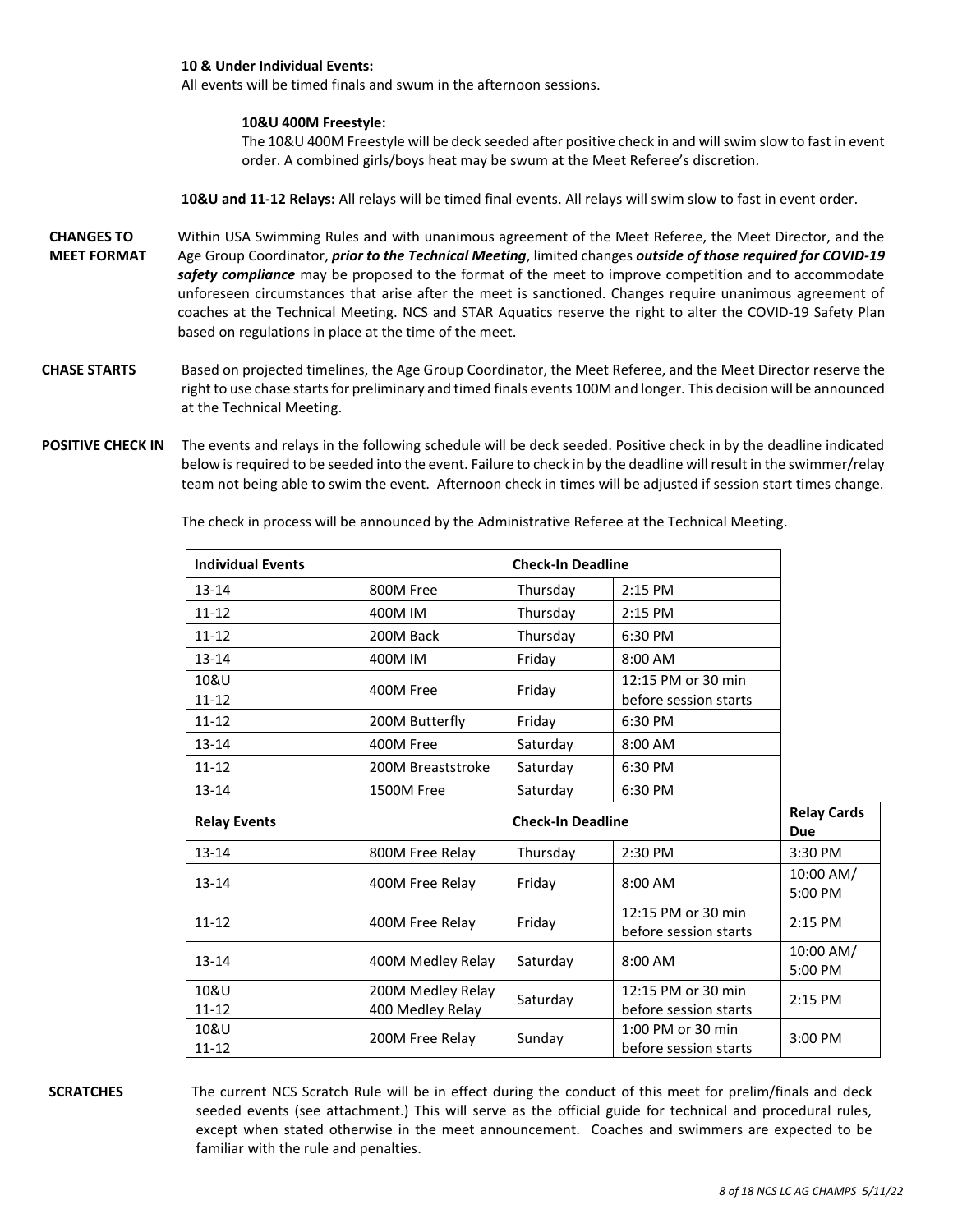| LOCKER ROOMS/<br><b>CHANGING AREAS</b> | Deck changing is prohibited. Locker rooms are reserved for athlete use and congregating in locker rooms is<br>strictly prohibited. Locker rooms will be monitored by the meet marshal. Additional changing area<br>procedures may be imposed to comply with any COVID-19 safety regulations.                                                                                                                                                                                                                                                                                                                     |
|----------------------------------------|------------------------------------------------------------------------------------------------------------------------------------------------------------------------------------------------------------------------------------------------------------------------------------------------------------------------------------------------------------------------------------------------------------------------------------------------------------------------------------------------------------------------------------------------------------------------------------------------------------------|
|                                        | Separate rest room facilities are available for officials, coaches, and volunteers. Swimmers should refrain<br>from changing in or otherwise using these restrooms.                                                                                                                                                                                                                                                                                                                                                                                                                                              |
| <b>WARM UPS AND</b><br><b>BREAKS</b>   | Multi-period 30-minute warm-up sessions may be utilized at the Age Group Coordinator's and Meet<br>Referee's discretion if swimmer numbers warrant. Warm-up assignments and procedures will be<br>communicated prior to the meet. All teams should be aware that they may not have access to warm up<br>lanes in the competition pool. Coaches will be responsible for monitoring athletes during warm-ups.                                                                                                                                                                                                      |
|                                        | Scheduled breaks are noted in the Order of Events. The Meet Referee and Age Group Coordinator have<br>authority to add or modify breaks as necessary.                                                                                                                                                                                                                                                                                                                                                                                                                                                            |
| <b>SCORING</b>                         | INDIVIDUAL EVENTS: 20-17-16-15-14-13-12-11-9-7-6-5-4-3-2-1<br>Swimmers must achieve the qualifying time standard or faster in each event to score.                                                                                                                                                                                                                                                                                                                                                                                                                                                               |
|                                        | RELAY EVENTS: 40-34-32-30-28-26-24-22-18-14-12-10-8-6-4-2<br>Only A and B designated relays per gender/event can score for each team.                                                                                                                                                                                                                                                                                                                                                                                                                                                                            |
|                                        | Team and individual high point scores will be published at Finals each evening.                                                                                                                                                                                                                                                                                                                                                                                                                                                                                                                                  |
| <b>AWARDS</b>                          | There will be no 13-14 awards ceremonies. If timelines permit, 11-12 and 10&U award ceremonies will be<br>held during the afternoon sessions according to the schedule announced at the Technical Meeting.                                                                                                                                                                                                                                                                                                                                                                                                       |
|                                        | Individual events: 1st-8th place medals.<br>Relays: 1st - 3rd place medals.<br>Team Awards: Trophies for 1st-6th place.<br>Individual High Point Awards will be presented to the male and female swimmers with the highest points<br>scored in individual events for each age group.                                                                                                                                                                                                                                                                                                                             |
|                                        | Sportsmanship and Spirit Award: Based on the vote of teams represented at the NCS LC Age Group<br>Championship meet. In the events of a tie, the Meet Director, Meet Referee, NCS Coach Rep and NCS Age<br>Group Coordinator may cast tie-breaking votes. The deadline for voting is up until completion of the Sunday<br>12 & Under session.                                                                                                                                                                                                                                                                    |
| <b>READY ROOM</b>                      | Qualifiers for the 13-14 A final are invited to report to the ready room five minutes prior to their event for<br>the parade of the A final heat.                                                                                                                                                                                                                                                                                                                                                                                                                                                                |
| <b>RESULTS</b>                         | Results will be available on Meet Mobile, the host team's website, and NCSwim.org facility internet<br>connectivity permitting. At the conclusion of the meet, teams will be emailed results files or may request<br>results files on a memory stick.                                                                                                                                                                                                                                                                                                                                                            |
| <b>COACHES</b>                         | There will be a virtual Technical Meeting on Wednesday prior to the meet at a time to be announced.<br>Coaches are responsible for any information presented at the meeting. Meetings may also be held at other<br>times announced by the Meet Referee.                                                                                                                                                                                                                                                                                                                                                          |
| <b>CREDENTIALS</b>                     | All coaches must check in and provide proof of current USA Swimming membership to the Meet Director.<br>Officials must show proof of current USA Swimming membership and NCS certification to the Meet Referee.<br>A current member's Deck Pass is acceptable proof of USA Swimming membership for all purposes. Those<br>failing to provide proof of membership could be barred from the deck. All coaches on deck must display<br>their USA Swimming membership card in a visible place, have their Deck Pass card readily accessible at all<br>times, or wear any identifying item required by the Host Team. |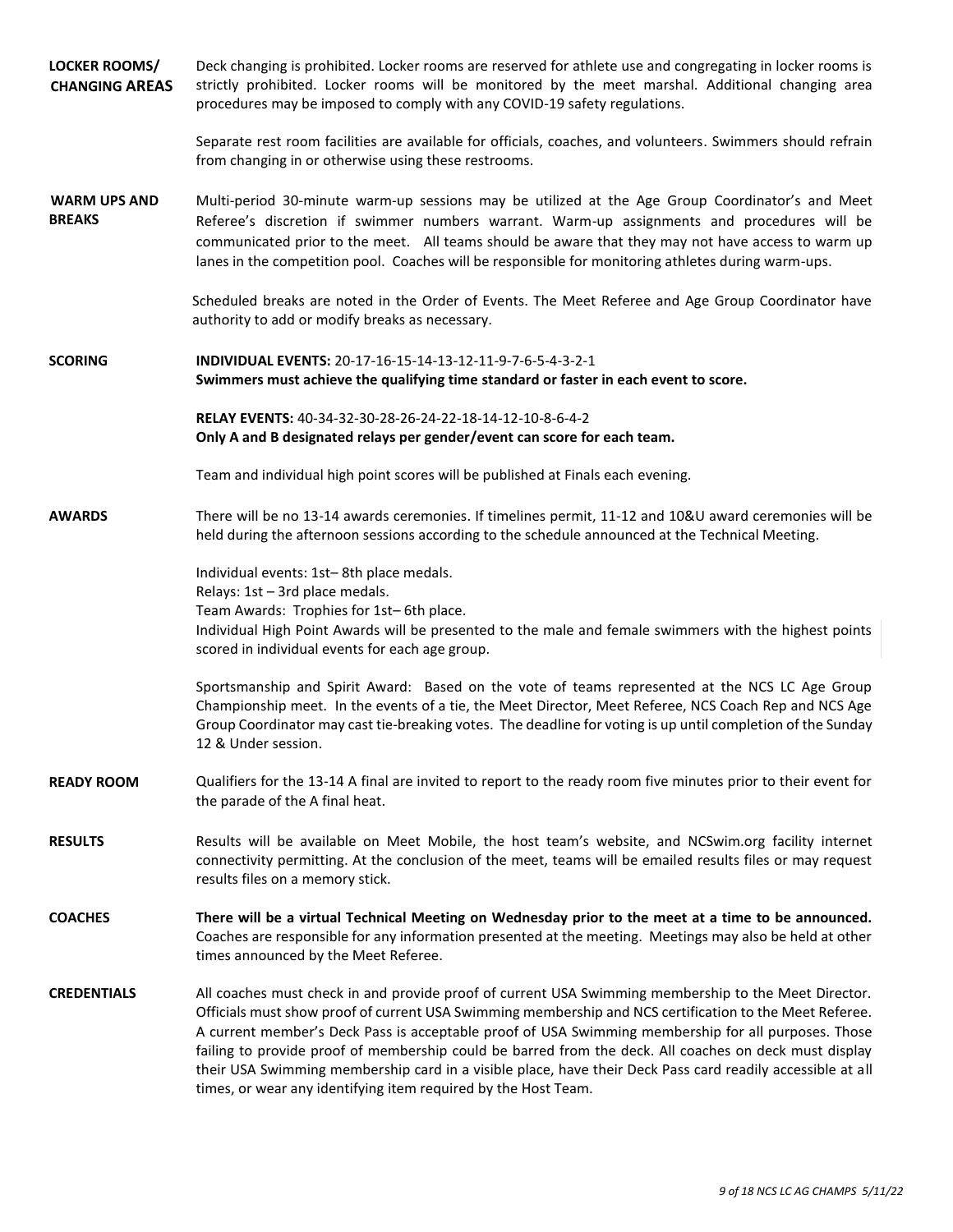**OFFICIALS** An online signup sheet will be made available o[n www.SwimNC.com](http://www.swimnc.com/) prior to the meet for officials to indicate availability and interest in requesting an assigned position (AR, DR, SR, CJ) or evaluation. Officials requesting assigned positions or evaluations should sign up by June 10. Assignments will be based on evaluation requests, level of experience, and other factors at the discretion of the Meet Referee and the NCS Officials Chair. Assigned officials will be notified by the Meet Referee. Officials being evaluated will be notified by the Meet Referee or the National Evaluator. Pending changes to the COVID safety plan at the time of the meet, a mandatory virtual stroke briefing may be held on Tuesday prior to the meet (time to be announced) and meetings prior to each session as announced by the Meet Referee. Officials must show proof of current USA Swimming membership and NCS certification to the Meet Referee upon request. A current member's Deck Pass is acceptable proof of USA Swimming membership for all purposes. This meet has been designated as a USA Swimming Official Qualification Meet: certification for N2 S&T, CJ, DR, AR; re-certification for N2 all positions; certification and re-certification for N3 S&T. A limited number of N2 AO evaluations may be offered at the discretion of the NCS Officials Chair. Officials interested in other evaluations should contact the NCS Officials Chair by June 10. Eligible officials requesting evaluation should sign up on the Officials Sign Up form by June 10. Please see the USA Swimming website for additional information on national evaluation eligibility and certification requirements. **ELIGIBILITY AND TECHNICAL JURY** An Eligibility and Technical Jury will be appointed by the Operations Vice Chair or his designee consisting of one coach, one swimmer, and one non-coach/non-athlete member of NC Swimming should an eligibility or technical protest arise. **HOSPITALITY AND CONCESSIONS** Hospitality will be available to all coaches and officials. Concessions will be sold in the main hallway. **WAIVER/ RELEASE** As a team entered in this meet, upon entry you are verifying that all of the swimmers and coaches listed on your OME entry are registered with USA Swimming. You acknowledge that you are familiar with and will enforce with your team the Safe Sport rules and COVID-19 Safety procedures of USA Swimming, Inc. and North Carolina Swimming, Inc. regarding warm-up procedures and meet safety guidelines, and that you shall be responsible for the compliance of your swimmers with those rules during this meet. The GAC, STAR Aquatics, North Carolina Swimming, Inc., and USA Swimming, Inc., their agents, employees, and coaches shall be held free and harmless from any and all liabilities or claims for damages arising by reason of illness or injury to anyone during the conduct of this meet. You acknowledge that by entering this meet, you are granting permission for the names of any or all of your team's swimmers to be published on the internet in the form of Psych Sheets, Meet Results, or any other documents associated with the running of this meet. **IMAGE RELEASE** All participants agree to be filmed and photographed by the NCS approved photographer(s) and videographers and to allow the right to use names and pictures before, during, or after the meet such as in public psych sheets, heat sheets, and results or featured on the NCS website or social media or in public broadcast of the event via television, live stream, or webcast. Parents and guardians of minor swimmers who do not wish their swimmers to participate in interviews or have individual pictures featured on any media should inform their team's head coach and the Meet Director prior to the meet.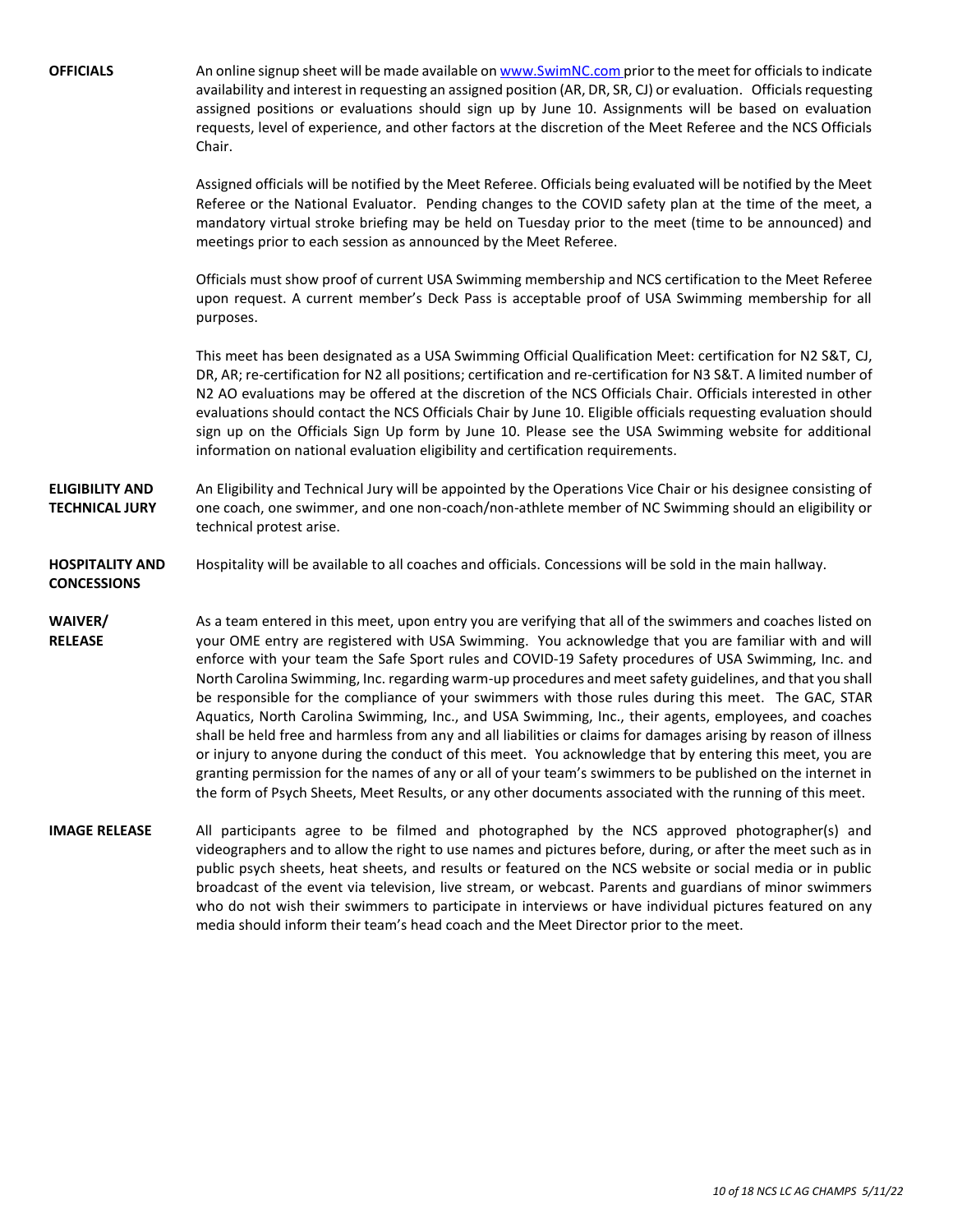

## **2022 NORTH CAROLINA SWIMMING LONG COURSE AGE GROUP CHAMPIONSHIP ORDER OF EVENTS**

| <b>THURSDAY EVENING</b> | Warm-ups 1:30-2:55 PM      | <b>Timed Finals 3:00 PM</b> |
|-------------------------|----------------------------|-----------------------------|
| Girls Event             | <b>EVENTS</b>              | <b>Boys Event</b>           |
|                         | 13-14 800M Freestyle*      |                             |
| $3/$ Heats 1-3          | 11-12 400M IM              | $4/$ Heats 1-3              |
|                         | 13-14 800M Freestyle Relay |                             |
| $3/$ Heats 4+           | 11-12 400M IM              | $4$ /Heats 4+               |

\*Swimmers must provide their own counters.

| <b>FRIDAY MORNING</b> | Warm-ups 7:00-8:25 AM        | <b>Preliminaries 8:30 AM</b> |
|-----------------------|------------------------------|------------------------------|
| <b>Girls Event</b>    | <b>EVENTS</b>                |                              |
|                       | 13-14 200M Freestyle         |                              |
| 9                     | 13-14 100M Breaststroke      | 10                           |
| 11                    | 13-14 100M Butterfly         | 12                           |
| 13                    | 13-14 400M Individual Medley | 14                           |
|                       | 10-minute break              |                              |
| 15                    | 13-14 400M Freestyle Relay** | 16                           |

\*\*The fastest heat of girls & boys relay teams will swim in finals. No AM/PM option.

| <b>SATURDAY MORNING</b> |  | Warm-ups 7:00-8:25 AM     | <b>Preliminaries 8:30 AM</b> |
|-------------------------|--|---------------------------|------------------------------|
| Girls Event             |  | <b>EVENTS</b>             | <b>Boys Event</b>            |
| 19                      |  | 13-14 200M Butterfly      | 20                           |
| 21                      |  | 13-14 50M Freestyle       | 22                           |
| 23                      |  | 13-14 200M Breaststroke   | 24                           |
| 25                      |  | 13-14 100M Backstroke     | 26                           |
| 27                      |  | 13-14 400M Freestyle      | 28                           |
|                         |  | 10-minute break           |                              |
| 29                      |  | 13-14 400M Medley Relay** | 30                           |

\*\*The fastest heat of girls & boys relay teams will swim in finals. No AM/PM option.

| <b>SUNDAY MORNING</b> | Warm-ups 7:00-8:25 AM        | Preliminaries 8:30 AM |
|-----------------------|------------------------------|-----------------------|
| Girls Event           | <b>EVENTS</b>                | Boys Event            |
| 35                    | 13-14 100M Freestyle         | 36                    |
| 37                    | 13-14 200M Backstroke        | 38                    |
| 39                    | 13-14 200M Individual Medley | 40                    |
| 33                    | 13-14 1500M Freestyle**      | 34                    |

\*\*The fastest heat of girls & boys will swim in finals. No AM/PM option. Swimmers must provide their own counters.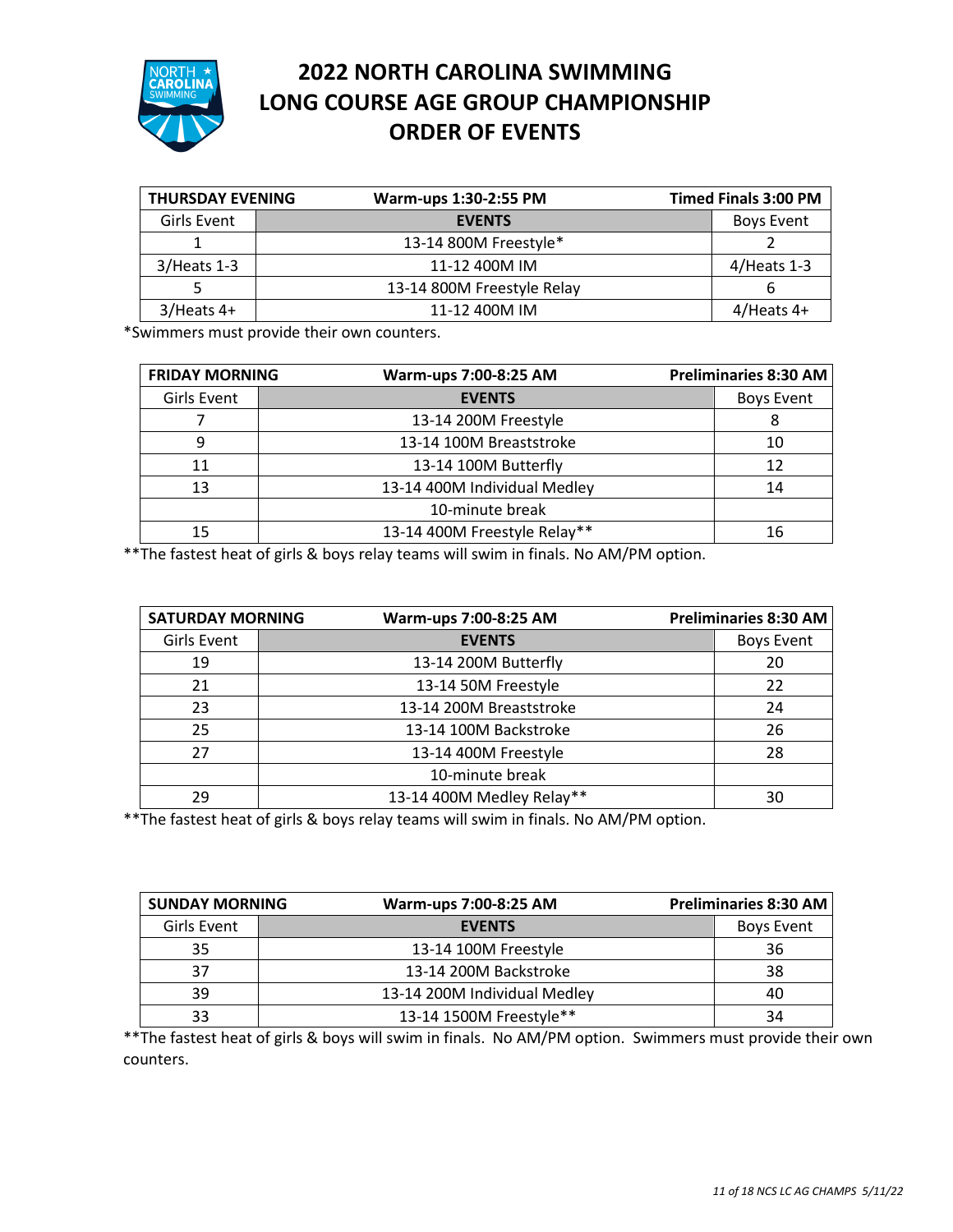

## **NORTH CAROLINA SWIMMING LONG COURSE AGE GROUP CHAMPIONSHIP ORDER OF EVENTS**

*Note: Session Start Times are subject to change*

| <b>FRIDAY AFTERNOON</b> | Warm-ups 12:00-1:00 PM     | <b>Timed Finals 1:05 PM</b> |
|-------------------------|----------------------------|-----------------------------|
| Girls Event             | <b>EVENTS</b>              | <b>Boys Event</b>           |
| 43                      | 11-12 50M Freestyle        | 44                          |
| 45                      | 10&U 50M Freestyle         | 46                          |
| 47                      | 11-12 100M Butterfly       | 48                          |
| 49                      | 10&U 100M Butterfly        | 50                          |
| 51                      | 11-12 50M Breaststroke     | 52                          |
| 53                      | 10&U 50M Breaststroke      | 54                          |
| 55                      | 11-12 400M Freestyle       | 56                          |
| 57                      | 10&U 400M Freestyle        | 58                          |
| 59                      | 11-12 400M Freestyle Relay | 60                          |
| 17                      | 11-12 200M Backstroke**    | 18                          |

\*\* Events 17/18 swim in finals.

| <b>SATURDAY AFTERNOON</b> |  | Warm-ups 12:00-1:00 PM  | <b>Timed Finals 1:05 PM</b> |
|---------------------------|--|-------------------------|-----------------------------|
| Girls Event               |  | <b>EVENTS</b>           | <b>Boys Event</b>           |
| 61                        |  | 10&U 200M Freestyle     | 62                          |
| 63                        |  | 11-12 200M Freestyle    | 64                          |
| 65                        |  | 10&U 100M Breaststroke  | 66                          |
| 67                        |  | 11-12 100M Breaststroke | 68                          |
| 69                        |  | 10&U 100M Backstroke    | 70                          |
| 71                        |  | 11-12 100M Backstroke   | 72                          |
| 73                        |  | 10&U 200M Medley Relay  | 74                          |
| 75                        |  | 11-12 400M Medley Relay | 76                          |
| 31                        |  | 11-12 200M Butterfly**  | 32                          |

\*\* Events 31/32 swim in finals.

| <b>SUNDAY AFTERNOON</b> | Warm-ups 12:45-1:45 PM       | <b>Timed Finals 1:50 PM</b> |
|-------------------------|------------------------------|-----------------------------|
| <b>Girls Event</b>      | <b>EVENTS</b>                | <b>Boys Event</b>           |
| 77                      | 10&U 50M Backstroke          | 78                          |
| 79                      | 11-12 50M Backstroke         | 80                          |
| 81                      | 10&U 200M Individual Medley  | 82                          |
| 83                      | 11-12 200M Individual Medley | 84                          |
| 85                      | 10&U 50M Butterfly           | 86                          |
| 87                      | 11-12 50M Butterfly          | 88                          |
| 89                      | 10&U 100M Freestyle          | 90                          |
| 91                      | 11-12 100M Freestyle         | 92                          |
| 93                      | 10&U 200M Freestyle Relay    | 94                          |
| 95                      | 11-12 200M Freestyle Relay   | 96                          |
| 41                      | 11-12 200M Breaststroke**    | 42                          |

\*\* Events 41/42 swim in finals.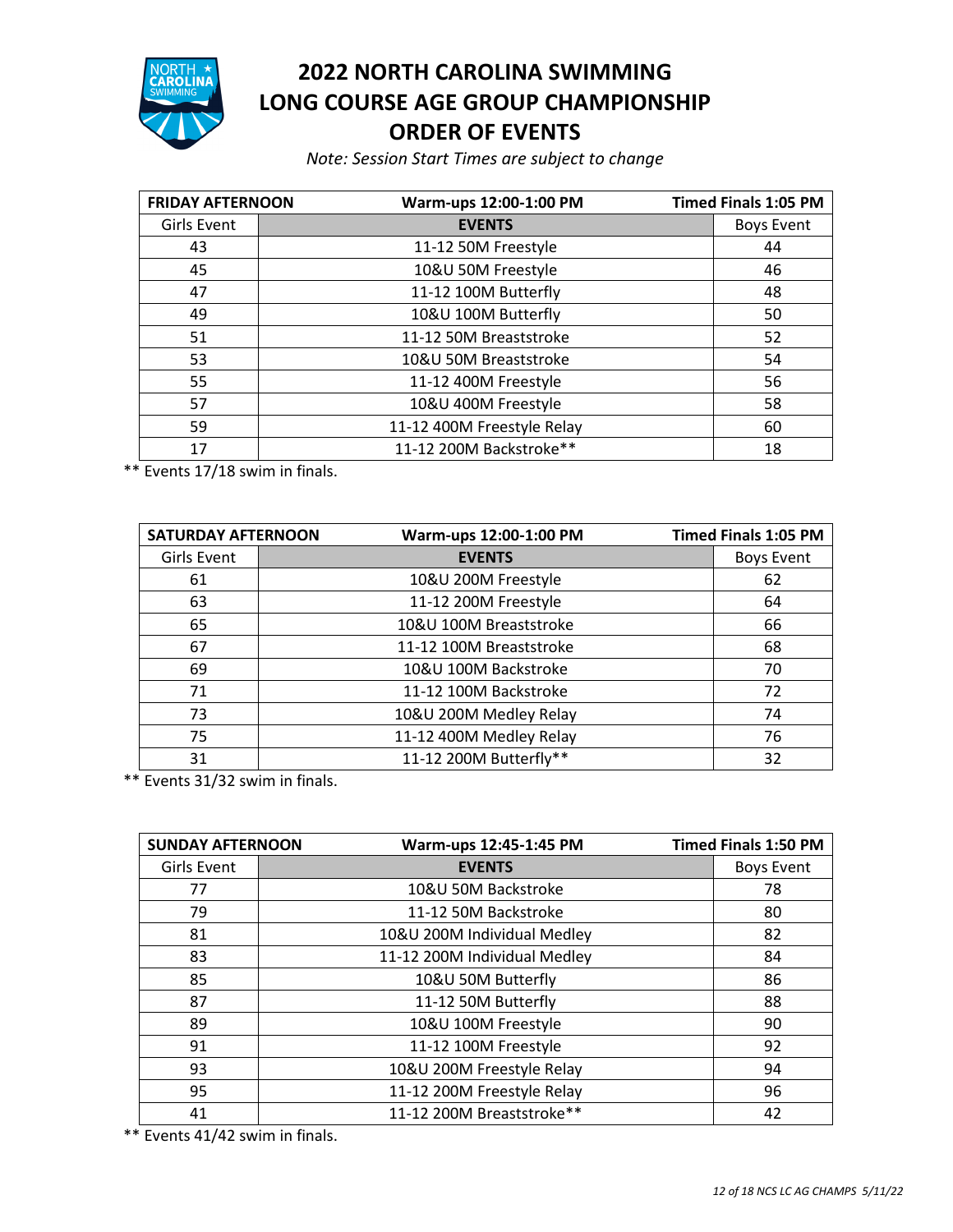

## **2022 NORTH CAROLINA SWIMMING LONG COURSE AGE GROUP CHAMPIONSHIP ORDER OF EVENTS**

*Note: Session Start Times are subject to change*

| <b>FRIDAY FINALS</b> | Warm-ups 5:00-5:55 PM        | Finals 6:00 PM    |
|----------------------|------------------------------|-------------------|
| Girls Event          | <b>EVENTS</b>                | <b>Boys Event</b> |
|                      | 13-14 200M Freestyle         | 8                 |
| 17/1                 | 11-12 200M Backstroke*       | 18/1              |
| 9                    | 13-14 100M Breaststroke      | 10                |
| 17/2                 | 11-12 200M Backstroke*       | 18/2              |
| 11                   | 13-14 100M Butterfly         | 12                |
| 17/3                 | 11-12 200M Backstroke*       | 18/3              |
| 13                   | 13-14 400M Individual Medley | 14                |
|                      | 10-minute break              |                   |
| 15                   | 13-14 400M Freestyle Relay** | 16                |
| $17/4+$              | 11-12 200M Backstroke*       | $18/4+$           |

\*Heats 4+ swim at the end of finals unless announced differently. If both 11-12 heats are empty, a 5-minute break will be observed instead.

\*\*The fastest heat of relay teams (girls & boys) will swim in finals.

| <b>SATURDAY FINALS</b> | Warm-ups 5:00-5:55 PM     | Finals 6:00 PM    |
|------------------------|---------------------------|-------------------|
| Girls Event            | <b>EVENTS</b>             | <b>Boys Event</b> |
| 19                     | 13-14 200M Butterfly      | 20                |
| 31/1                   | 11-12 200M Butterfly*     | 32/1              |
| 21                     | 13-14 50M Freestyle       | 22                |
| 31/2                   | 11-12 200M Butterfly*     | 32/2              |
| 23                     | 13-14 200M Breaststroke   | 24                |
| 31/3                   | 11-12 200M Butterfly*     | 32/3              |
| 25                     | 13-14 100M Backstroke     | 26                |
| 27                     | 13-14 400M Freestyle      | 28                |
|                        | 10-minute break           |                   |
| 29                     | 13-14 400M Medley Relay** | 30                |
| $31/4+$                | 11-12 200M Butterfly*     | $32/4+$           |

\*Heats 4+ swim at the end of finals unless announced differently. If both 11-12 heats are empty, a 5-minute break will be observed instead.

\*\*The fastest heat of relay teams (girls & boys) will swim in finals.

| <b>SUNDAY FINALS</b> | Warm-ups 5:15-6:10 PM        | Finals 6:15 PM    |
|----------------------|------------------------------|-------------------|
| Girls Event          | <b>EVENTS</b>                | <b>Boys Event</b> |
| 33                   | 13-14 1500M Freestyle**      | 34                |
| 41/1                 | 11-12 200M Breaststroke*     | 42/1              |
| 35                   | 13-14 100M Freestyle         | 36                |
| 41/2                 | 11-12 200M Breaststroke*     | 42/2              |
| 37                   | 13-14 200M Backstroke        | 38                |
| 41/3                 | 11-12 200M Breaststroke*     | 42/3              |
| 39                   | 13-14 200M Individual Medley | 40                |
| $41/4+$              | 11-12 200M Backstroke*       | $42/4+$           |

\*Heats 4+ swim at the end of finals unless announced differently. If both 11-12 heats are empty, a 5-minute break will be observed instead.

\*\*The fastest heat of girls & boys 1500 swim in finals. All others swim in prelims. Swimmers must provide counters.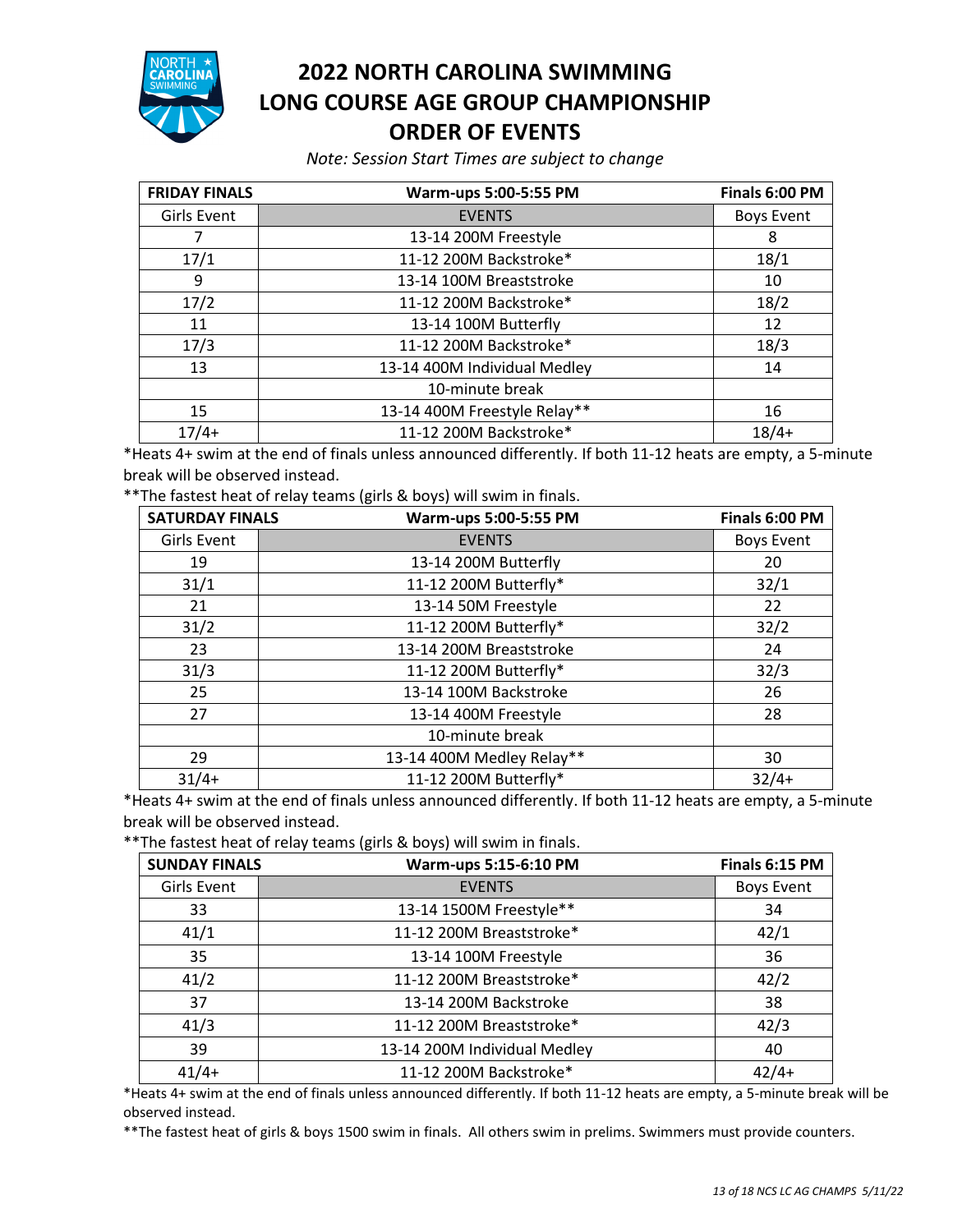

### 2022 North Carolina Swimming Long Course AG Championships **Qualifying Time Standards**

|                 |            |                  | <b>FEMALE</b>      |              | <b>MALE</b> |           |                    |  |
|-----------------|------------|------------------|--------------------|--------------|-------------|-----------|--------------------|--|
| <b>EVENT</b>    |            | 10&U             | $11 - 12$          | $13 - 14$    | 10&U        | $11 - 12$ | 13-14              |  |
| 50 Free         | <b>LCM</b> | 35.99            | 30.59              | 29.09        | 36.29       | 30.49     | 27.59              |  |
|                 | SCY        | 31.49            | 26.89              | 25.29        | 31.49       | 26.69     | 23.99              |  |
| 100 Free        | <b>LCM</b> | 1:19.99          | 1:07.09            | 1:03.29      | 1:20.89     | 1:07.79   | 59.89              |  |
|                 | SCY        | 1:10.29          | 58.19              | 55.19        | 1:10.29     | 58.49     | 51.89              |  |
| 200 Free        | <b>LCM</b> | 2:55.89          | 2:26.79            | 2:19.49      | 2:54.29     | 2:27.69   | 2:12.19            |  |
|                 | SCY        | 2:32.99          | 2:08.39            | 1:59.99      | 2:32.29     | 2:08.79   | 1:54.99            |  |
| 400 Free        | <b>LCM</b> | 5:54.29          | 5:16.49            | 4:55.39      | 5:51.49     | 5:20.39   | 4:38.49            |  |
| <b>500 Free</b> | SCY        | 6:27.49          | 5:47.49            | 5:23.09      | 6:24.29     | 5:49.19   | 4:59.19            |  |
| <b>400 Free</b> | SCM        | 5:50.49          | 5:12.69            | 4:51.59      | 5:47.69     | 5:16.59   | 4:28.29            |  |
| 800 Free        | <b>LCM</b> | X                | X                  | 10:14.79     | X           | X         | 9:52.09            |  |
| 1000 Free       | SCY        | $\mathsf X$      | $\pmb{\mathsf{X}}$ | 11:22.49     | Χ           | X         | 10:55.59           |  |
| 800 Free        | <b>SCM</b> | X                | $\pmb{\mathsf{X}}$ | 10:03.49     | X           | X         | 9:46.69            |  |
| 1500 Free       | <b>LCM</b> | X                | $\pmb{\mathsf{X}}$ | 19:36.19     | Χ           | Χ         | 18:59.49           |  |
| 1650 Free       | SCY        | X                | X                  | 19:10.09     | Χ           | Χ         | 18:18.59           |  |
| 1500 Free       | SCM        | X                | $\pmb{\mathsf{X}}$ | 19:16.19     | X           | X         | 18:50.99           |  |
|                 | <b>LCM</b> | 43.19            | 35.89              | X            | 42.69       | 35.09     | X                  |  |
| 50 Back         | SCY        | 36.09            | 30.99              | $\mathsf{X}$ | 37.19       | 30.59     | X                  |  |
|                 | <b>LCM</b> | 1:33.49          | 1:16.59            | 1:11.99      | 1:33.79     | 1:18.69   | 1:08.69            |  |
| 100 Back        | SCY        | 1:20.09          | 1:06.59            | 1:02.69      | 1:20.99     | 1:07.89   | 59.29              |  |
|                 | <b>LCM</b> | $\chi$           | 2:51.39            | 2:35.69      | X           | 2:51.09   | 2:28.79            |  |
| 200 Back        | SCY        | $\boldsymbol{X}$ | 2:27.59            | 2:14.49      | Χ           | 2:24.39   | 2:08.79            |  |
|                 | <b>SCM</b> | X                | 2:48.39            | 2:32.69      | Χ           | 2:48.09   | 2:25.79            |  |
|                 | <b>LCM</b> | 48.29            | 41.09              | Χ            | 49.69       | 42.09     | X                  |  |
| 50 Breast       | SCY        | 41.49            | 35.29              | X            | 43.09       | 36.29     | Χ                  |  |
|                 | <b>LCM</b> | 1:47.09          | 1:30.09            | 1:24.49      | 1:49.09     | 1:31.69   | 1:19.49            |  |
| 100 Breast      | SCY        | 1:31.89          | 1:17.29            | 1:12.59      | 1:33.79     | 1:19.09   | 1:08.89            |  |
|                 | <b>LCM</b> | X                | 3:13.19            | 3:02.09      | X           | 3:09.69   | 2:52.59            |  |
| 200 Breast      | SCY        | X                | 2:46.89            | 2:36.69      | Χ           | 2:42.49   | 2:28.49            |  |
|                 | SCM        | X                | 3:09.69            | 2:59.59      | Χ           | 3:06.19   | 2:49.09            |  |
|                 | <b>LCM</b> | 41.49            | 33.09              | X            | 41.39       | 34.09     | $\pmb{\mathsf{X}}$ |  |
| <b>50 Fly</b>   | <b>SCY</b> | 36.29            | 29.39              | X            | 36.69       | 30.19     | X                  |  |
|                 | LCM        | 1:38.69          | 1:16.49            | 1:11.59      | 1:38.69     | 1:18.19   | 1:07.09            |  |
| 100 Fly         | SCY        | 1:25.79          | 1:07.49            | 1:02.19      | 1:25.79     | 1:09.19   | 58.99              |  |
|                 | <b>LCM</b> | X                | 2:53.19            | 2:40.79      | X           | 2:51.49   | 2:35.99            |  |
| 200 Fly         | SCY        | X                | 2:30.09            | 2:19.89      | X           | 2:28.69   | 2:13.49            |  |
|                 | SCM        | X                | 2:49.89            | 2:37.49      | Χ           | 2:48.19   | 2:32.69            |  |
|                 | LCM        | X                | X                  | X            | X           | X         | X                  |  |
| 100 IM          | SCY        | X                | X                  | X            | X           | X         | X                  |  |
|                 | <b>LCM</b> | 3:20.59          | 2:44.29            | 2:36.79      | 3:20.59     | 2:46.29   | 2:28.39            |  |
| 200 IM          | SCY        | 2:54.19          | 2:24.09            | 2:16.29      | 2:54.19     | 2:24.99   | 2:08.79            |  |
|                 | LCM        | X                | 6:07.69            | 5:37.19      | X           | 6:04.59   | 5:16.09            |  |
| 400 IM          | SCY        | x                | 5:17.49            | 4:47.49      | x           | 5:17.19   | 4:34.69            |  |
|                 | SCM        | Χ                | 5:56.39            | 5:25.89      | x           | 5:53.29   | 5:04.79            |  |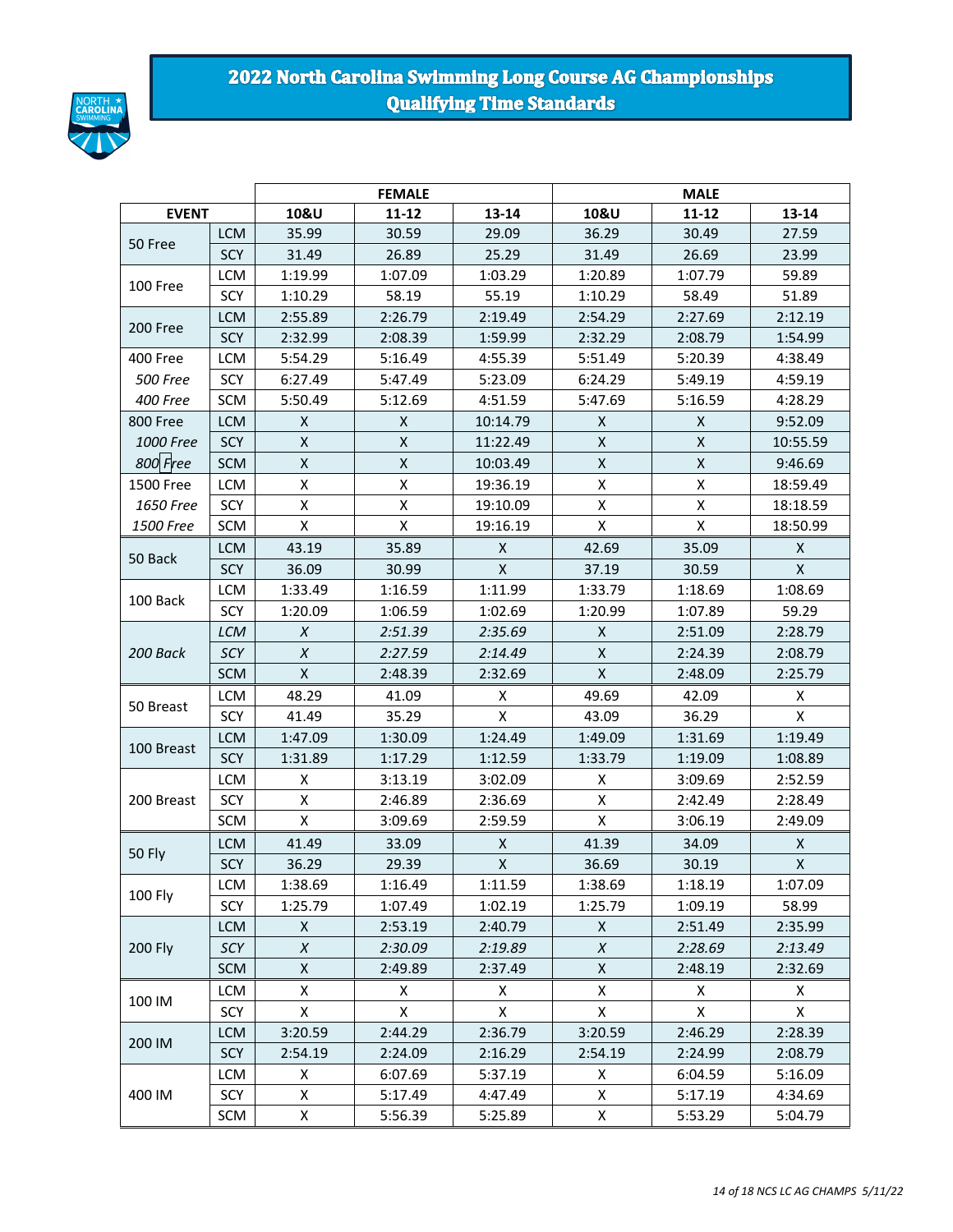# **USA Swimming Para Motivational Time Standards**

|                                                                                                                                     |                         |                    | Para 1 LSC Motivational Time Standards |                   |                     |                     |                         |                     |                               |                    |                    |                        |                  |                        |                     |                         |                     |
|-------------------------------------------------------------------------------------------------------------------------------------|-------------------------|--------------------|----------------------------------------|-------------------|---------------------|---------------------|-------------------------|---------------------|-------------------------------|--------------------|--------------------|------------------------|------------------|------------------------|---------------------|-------------------------|---------------------|
|                                                                                                                                     | Girls                   |                    |                                        |                   |                     |                     |                         |                     |                               |                    |                    | <b>Boys</b>            |                  |                        |                     |                         |                     |
|                                                                                                                                     | 10 & U P1               |                    | 11-12 P1                               |                   | 13-14 P1            |                     | 15 & O P1               |                     | <b>P1</b>                     | 10 & U P1          |                    | 11-12 P1               |                  | 13-14 P1               |                     | 15 & O P1               |                     |
| - non-ambulatory (wheelchair<br>bound): limited use of all four                                                                     | <b>SCY</b>              | <b>LCM</b>         | <b>SCY</b>                             | <b>LCM</b>        | <b>SCY</b>          | <b>LCM</b>          | <b>SCY</b>              | <b>LCM</b>          |                               | <b>SCY</b>         | <b>LCM</b>         | <b>SCY</b>             | <b>LCM</b>       | <b>SCY</b>             | <b>LCM</b>          | <b>SCY</b>              | <b>LCM</b>          |
|                                                                                                                                     | 1:44.49                 | 1:44.49            | 1:34.69                                | 1:34.6            | 1:26.19             | 1:26.1              | 1:24.89<br>2:58.09      | 1:24.89<br>2:58.09  | <b>50 FR</b>                  | 1:39.29            | 1:39.29            | 1:30.29                | 1:30.2           | 1:21.29                | 1:21.29             | 1:18.29<br>2:56.69      | 1:18.29<br>2:56.69  |
|                                                                                                                                     | 3:39.19                 | 3:39.19            | 3:18.59                                | 3:18.59           | 3:00.79             | 3:00.79             | 7:06.49                 | 7:06.49             | <b>100 FR</b>                 | 3:44.19            | 3:44.19            | 3:23.79                | 3:23.7           | 3:03.49                | 3:03.49             | 4:50.90                 | 4:50.89             |
| extremities                                                                                                                         | 8:44.89<br>2:03.59      | 8:44.89<br>2:03.59 | 7:55.69<br>1:51.99                     | 7:55.69<br>1:51.9 | 7:12.99<br>1:41.99  | 7:12.99<br>1:41.99  | 1:40.39                 | 1:40.39             | <b>200 FR</b><br><b>50 BK</b> | 6.09.09<br>1:22.89 | 6:09.09<br>1:22.89 | 5:35.59<br>1:15.39     | 5:35.5<br>1:15.3 | 5:01.99<br>1:07.89     | 5:01.9<br>1:07.8    | 1:05.39                 | 1:05.39             |
|                                                                                                                                     | 3:47.19                 | 3:47.19            | 3:25.89                                | 3:25.89           | 3:07.49             | 3:07.49             | 3:04.59                 | 3:04.59             | <b>100 BK</b>                 | 3:01.19            | 3:01.19            | 2:44.69                | 2:44.69          | 2:28.19                | 2:28.1              | 2:22.69                 | 2:22.69             |
|                                                                                                                                     | 1:54.39                 | 1:54.39            | 1:43.63                                | 1:43.63           | 1:34.39             | 1:34.39             | 1:32.99                 | 1:32.99             | <b>50 BR</b>                  | 1:29.59            | 1:29.59            | 1:21.49                | 1:21.49          | 1:13.29                | 1:13.29             | 1:10.59                 | 1:10.59             |
|                                                                                                                                     | 5:26.29                 | 5:26.29            | 4:55.69                                | 4:55.69           | 4:29.19             | 4:29.1              | 4:25.19                 | 4:25.19             | <b>100 BR</b>                 | 4:19.99            | 4:19.99            | 3:56.39                | 3:56.39          | 3:32.69                | 3:32.69             | 3:24.89                 | 3:24.89             |
|                                                                                                                                     | 3:03.89                 | 3:03.89            | 2:46.69                                | 2:46.69           | 2:31.7              | 2:31.7              | 2:29.49                 | 2:29.49             | <b>50 FL</b>                  | 2:48.09            | 2:48.0             | 2:32.79                | 2:32.7           | 2:17.49                | 2:17.4              | 2:12.39                 | 2:12.39             |
| 甚                                                                                                                                   | 7:35.89                 | 7:35.89            | 6:53.15                                | 6:53.1            | 6:16.19             | 6:16.1              | 6:10.49                 | 6:10.49             | 150 IM                        | 7:30.09            | 7:30.09            | 6:49.19                | 6:49.1           | 6:08.19                | 6:08.1              | 5:54.59                 | 5:54.59             |
| Para 2 LSC Motivational Time Standards                                                                                              |                         |                    |                                        |                   |                     |                     |                         |                     |                               |                    |                    |                        |                  |                        |                     |                         |                     |
|                                                                                                                                     |                         |                    |                                        |                   |                     |                     |                         |                     |                               |                    |                    |                        |                  |                        |                     |                         |                     |
|                                                                                                                                     |                         |                    |                                        |                   | Girls               |                     |                         |                     |                               |                    |                    |                        |                  | <b>Boys</b>            |                     |                         |                     |
|                                                                                                                                     | 10 & U P2<br><b>SCY</b> | <b>LCM</b>         | 11-12 P2<br><b>SCY</b>                 | <b>LCM</b>        | 13-14 P2            |                     | 15 & O P2<br><b>SCY</b> |                     | P <sub>2</sub>                | <b>SCY</b>         | 10 & U P2          | 11-12 P2<br><b>SCY</b> | <b>LCM</b>       | 13-14 P2<br><b>SCY</b> |                     | 15 & O P2<br><b>SCY</b> |                     |
|                                                                                                                                     | 56.89                   | 59.79              | 51.49                                  | 54.19             | <b>SCY</b><br>46.89 | <b>LCM</b><br>49.39 | 46.19                   | <b>LCM</b><br>48.59 | <b>50 FR</b>                  | 53.99              | <b>LCM</b><br>56.7 | 49.09                  | 51.69            | 44.19                  | <b>LCM</b><br>46.49 | 42.59                   | <b>LCM</b><br>44.79 |
|                                                                                                                                     | 2:06.59                 | 2:13.19            | 1:54.69                                | 2:00.6            | 1:44.3              | 1:49.8              | 1:42.79                 | 1:48.19             | <b>100 FR</b>                 | 1:59.09            | 2:05.29            | 1:48.2                 | 1:53.9           | 1:37.39                | 1:42.5              | 1:33.79                 | 1:38.79             |
| ambulatory with assistance, can be wheelchair<br>- dwarfism, multiple limb deficiencies,<br>bound with high functioning upper body. | 4:20.49                 | 4:34.19            | 3:56.09                                | 4:08.4            | 3:34.89             | 3:46.29             | 3:31.69                 | 3:42.79             | <b>200 FR</b>                 | 4:11.89            | 4:25.09            | 3:48.49                | 4:00.9           | 3:26.09                | 3:36.8              | 3:18.49                 | 3:28.89             |
|                                                                                                                                     |                         |                    |                                        |                   |                     |                     |                         |                     | 400/                          |                    |                    |                        |                  |                        |                     |                         |                     |
|                                                                                                                                     |                         |                    | 9:37.09                                | 7:51.09           | 8:45.39             | 7:08.89             | 8:37.49                 | 7:02.39             | <b>500 FR</b>                 |                    |                    | 9:37.89                | 7:51.69          | 8:40.09                | 7:04.49             | 8:20.79                 | 6:48.79             |
|                                                                                                                                     | 1:09.09                 | 1:12.69            | 1:02.59                                | 1:05.8            | 56.99               | 59.99               | 56.09                   | 59.09               | <b>50 BK</b>                  | 1:01.09            | 1:04.29            | 55.49                  | 58.39            | 49.99                  | 52.5                | 48.09                   | 50.69               |
|                                                                                                                                     | 2:39.79                 | 2:48.19            | 2:24.79                                | 2:32.4            | 2:11.89             | 2:18.7              | 2:09.89                 | 2:16.69             | <b>100 BK</b>                 | 2:32.79            | 2:40.8             | 2:18.89                | 2:26.29          | 2:05.09                | 2:11.5              | 2:00.39                 | 2:06.79             |
|                                                                                                                                     |                         |                    | 4:58.79                                | 5:14.4            | 4:31.99             | 4:46.29             | 4:27.89                 | 4:41.99             | <b>200 BK</b>                 |                    |                    | 4:20.89                | 4:34.59          | 3:54.79                | 4:07.09             | 3:46.09                 | 3:57.99             |
|                                                                                                                                     | 1:12.09                 | 1:15.89            | 1:05.49                                | 1:08.89           | 59.59               | 1:02.69             | 58.69                   | 1:01.69             | <b>50 BR</b>                  | 1:09.19            | 1:12.79            | 1:02.89                | 1:06.19          | 56.59                  | 59.59               | 54.49                   | 57.39               |
|                                                                                                                                     | 2:39.99                 | 2:48.39            | 2:24.99                                | 2:32.5            | 2:11.99             | 2:18.89             | 2:09.99                 | 2:16.79             | <b>100 BR</b>                 | 2:33.39            | 2:41.49            | 2:19.49                | 2:26.79          | 2:05.49                | 2:12.09             | 2:00.89                 | 2:07.19             |
|                                                                                                                                     |                         |                    | 5:17.19                                | 5:34.1            | 4:24.89             | 4:38.79             | 4:44.69                 | 4:59.5              | <b>200 BR</b>                 |                    |                    | 5:00.99                | 5:16.79          | 4:30.89                | 4:45.09             | 4:20.89                 | 4:34.59             |
| 2                                                                                                                                   | 1:09.59                 | 1:13.19            | 1:03.09                                | 1:06.3            | 57.39               | 1:00.39             | 56.59                   | 59.49               | <b>50 FL</b>                  | 55.89              | 58.7               | 50.79                  | 53.49            | 45.69                  | 48.0                | 43.99                   | 46.39               |
|                                                                                                                                     | 2:58.89                 | 3:08.29            | 2:42.09                                | 2:50.5            | 2:27.59             | 2:35.2              | 2:25.39                 | 2:32.99             | <b>100 FL</b>                 | 2:55.29            | 3:04.49            | 2:39.39                | 2:47.7           | 2:23.39                | 2:30.9              | 2:18.09                 | 2:25.39             |
|                                                                                                                                     | 5:31.79                 | 5:49.19            | 5:00.59                                | 5:16.3            | 4:33.69             | 4:48.09             | 4:29.59                 | 4:43.69             | 200 IM                        | 5:12.39            | 5:28.89            | 4:43.99                | 4:58.99          | 4:15.59                | 4:29.09             | 4:06.19                 | 4:19.09             |
| Para 3 LSC Motivational Time Standards                                                                                              |                         |                    |                                        |                   |                     |                     |                         |                     |                               |                    |                    |                        |                  |                        |                     |                         |                     |
|                                                                                                                                     |                         |                    |                                        |                   |                     |                     |                         |                     |                               |                    |                    |                        |                  |                        |                     |                         |                     |
|                                                                                                                                     |                         |                    |                                        |                   | Girls               |                     |                         |                     |                               |                    |                    |                        |                  | <b>Boys</b>            |                     |                         |                     |
|                                                                                                                                     | 10 & U P3               |                    | 11-12 P3                               |                   | 13-14 P3            |                     | 15 & O P3               |                     |                               | 10 U P3            |                    | 11-12 P3               |                  | 13-14 P3               |                     | 15 & O P3               |                     |
|                                                                                                                                     |                         |                    |                                        |                   |                     |                     |                         |                     | P3                            |                    |                    |                        |                  |                        |                     |                         |                     |
|                                                                                                                                     | <b>SCY</b>              | <b>LCM</b>         | <b>SCY</b>                             | <b>LCM</b>        | <b>SCY</b>          | <b>LCM</b>          | <b>SCY</b>              | <b>LCM</b>          |                               | <b>SCY</b>         | <b>LCM</b>         | <b>SCY</b>             | <b>LCM</b>       | <b>SCY</b>             | <b>LCM</b>          | <b>SCY</b>              | <b>LCM</b>          |
|                                                                                                                                     | 44.09                   | 48.89              | 39.89                                  | 44.2              | 36.39               | 40.39               | 35.79                   | 39.69               | <b>50 FR</b>                  | 39.79              | 44.19              | 36.19                  | 40.19            | 32.59                  | 36.19               | 31.39                   | 34.79               |
|                                                                                                                                     | 1:33.89                 | 1:44.29            | 1:25.09                                | 1:34.4            | 1:17.49             | 1:26.09             | 1:16.39                 | 1:24.79             | <b>100 FR</b>                 | 1:26.49            | 1:36.09            | 1:18.59                | 1:27.29          | 1:10.79                | 1:18.5              | 1:08.09                 | 1:15.69             |
|                                                                                                                                     |                         |                    |                                        |                   |                     |                     |                         |                     |                               |                    |                    |                        |                  |                        |                     |                         |                     |
|                                                                                                                                     | 3:51.49                 | 4:17.19            | 3:29.79                                | 3:53.09           | 3:10.99             | 3:32.19             | 3:08.09                 | 3:28.99             | <b>200 FR</b>                 | 3:17.69            | 3:39.59            | 2:59.69                | 3:19.69          | 2:41.69                | 2:59.59             | 2:35.79                 | 2:53.09             |
|                                                                                                                                     | 8:46.89                 | 7:43.19            | 7:57.59                                | 6:59.79           | 7:14.79             | 6:22.19             | 7:08.19                 | 6:16.39             | 400/                          | 8:31.99            | 7:30.09            | 7:45.49                | 6:49.19          | 6:58.99                | 6:08.29             | 6:43.49                 | 5:54.69             |
|                                                                                                                                     |                         |                    |                                        |                   |                     |                     |                         |                     | <b>500 FR</b>                 |                    |                    |                        |                  |                        |                     |                         |                     |
| ual impairments, ambulatory                                                                                                         |                         |                    | 18:00.49                               | 15:19.59          | 16:32.09            | 14:04.39            | 16:18.49                | 13:52.79            | 800/                          |                    |                    | 18:21.59               | 15:37.49         | 16:31.39               | 14:03.69            | 15:54.69                | 13:32.49            |
|                                                                                                                                     |                         |                    |                                        |                   |                     |                     |                         |                     | 1000 FR                       |                    |                    |                        |                  |                        |                     |                         |                     |
|                                                                                                                                     |                         |                    | 32:31.69                               | 30:29.19          | 30:01.09            | 28:08.19            | 29:37.99                | 27:46.39            | 1500/                         |                    |                    | 34:04.19               | 31:55.79         | 30:39.71               | 28:44.19            | 29:31.53                | 27:40.29            |
|                                                                                                                                     |                         |                    |                                        |                   |                     |                     |                         |                     | 1650 FR                       |                    |                    |                        |                  |                        |                     |                         |                     |
|                                                                                                                                     | 53.39                   | 59.29              | 48.39                                  | 53.69             | 44.09               | 48.99               | 43.39                   | 48.19               | <b>50 BK</b>                  | 45.59              | 50.69              | 41.49                  | 46.09            | 37.29                  | 41.49               | 35.89                   | 39.89               |
|                                                                                                                                     | 1:52.49                 | 2:04.99            | 1:41.99                                | 1:53.2            | 1:32.89             | 1:43.19             | 1:31.49                 | 1:41.59             | <b>100 BK</b>                 | 1:36.09            | 1:46.79            | 1:27.39                | 1:37.09          | 1:18.59                | 1:27.39             | 1:15.69                 | 1:24.09             |
|                                                                                                                                     |                         |                    | 4:04.79                                | 4:31.89           | 3:42.99             | 4:07.69             | 3:39.59                 | 4:03.89             | <b>200 BK</b>                 |                    |                    | 3:29.49                | 3:52.79          | 3:08.59                | 3:29.49             | 3:01.59                 | 3:21.79             |
|                                                                                                                                     | 56.79                   | 1:03.09            | 51.49                                  | 57.19             | 46.79               | 51.99               | 46.09                   | 51.19               | <b>50 BR</b>                  | 49.79              | 55.29              | 45.29                  | 50.29            | 40.79                  | 45.29               | 39.29                   | 43.59               |
| without significant assistance.                                                                                                     |                         |                    |                                        |                   |                     |                     |                         |                     |                               |                    |                    |                        |                  |                        |                     |                         |                     |
|                                                                                                                                     | 1:59.69                 | 2:12.99            | 1:48.49                                | 2:00.49           | 1:38.69             | 1:49.69             | 1:37.19                 | 1:47.99             | <b>100 BR</b>                 | 1:50.59            | 2:02.89            | 1:20.49                | 1:51.69          | 1:30.49                | 1:40.49             | 1:27.19                 | 1:36.79             |
|                                                                                                                                     |                         |                    | 4:20.29                                | 4:49.19           | 3:56.99             | 4:23.29             | 3:53.29                 | 4:19.19             | <b>200 BR</b>                 |                    |                    | 3:40.09                | 4:04.49          | 3:18.09                | 3:40.09             | 2:56.09                 | 3:31.89             |
|                                                                                                                                     | 48.29                   | 53.59              | 43.69                                  | 48.49             | 39.79               | 44.19               | 39.19                   | 43.49               | 50 FL                         | 43.29              | 48.09              | 39.29                  | 43.69            | 35.39                  | 39.29               | 31.49                   | 37.89               |
|                                                                                                                                     | 1:41.69                 | 1:52.89            | 1:32.09                                | 1:42.29           | 1:23.89             | 1:33.19             | 1:22.59                 | 1:31.69             | 100 FL                        | 1:30.89            | 1:40.99            | 1:22.79                | 1:31.99          | 1:14.39                | 1:22.59             | 1:06.09                 | 1:19.59             |
|                                                                                                                                     |                         |                    |                                        |                   |                     |                     |                         |                     |                               |                    |                    |                        |                  |                        |                     |                         |                     |
|                                                                                                                                     |                         |                    | 3:40.99                                | 4:05.49           | 3:21.39             | 3:43.69             | 3:18.09                 | 3:40.09             | 200 FL                        |                    |                    | 3:29.19                | 3:52.3           | 3:08.29                | 3:29.1              | 2:47.39                 | 3:21.39             |
| P3 - single limb deficiencies, visual impairments, intellect                                                                        | 3:57.99                 | 4:24.39            | 3:35.69                                | 3:59.5            | 3:16.29             | 3:38.09             | 3:19.39                 | 3:34.79             | 200 IM                        | 3:29.69            | 3:52.99            | 3:10.69                | 3:31.79          | 2:51.59                | 3:10.69             | 2:32.49                 | 3:03.59             |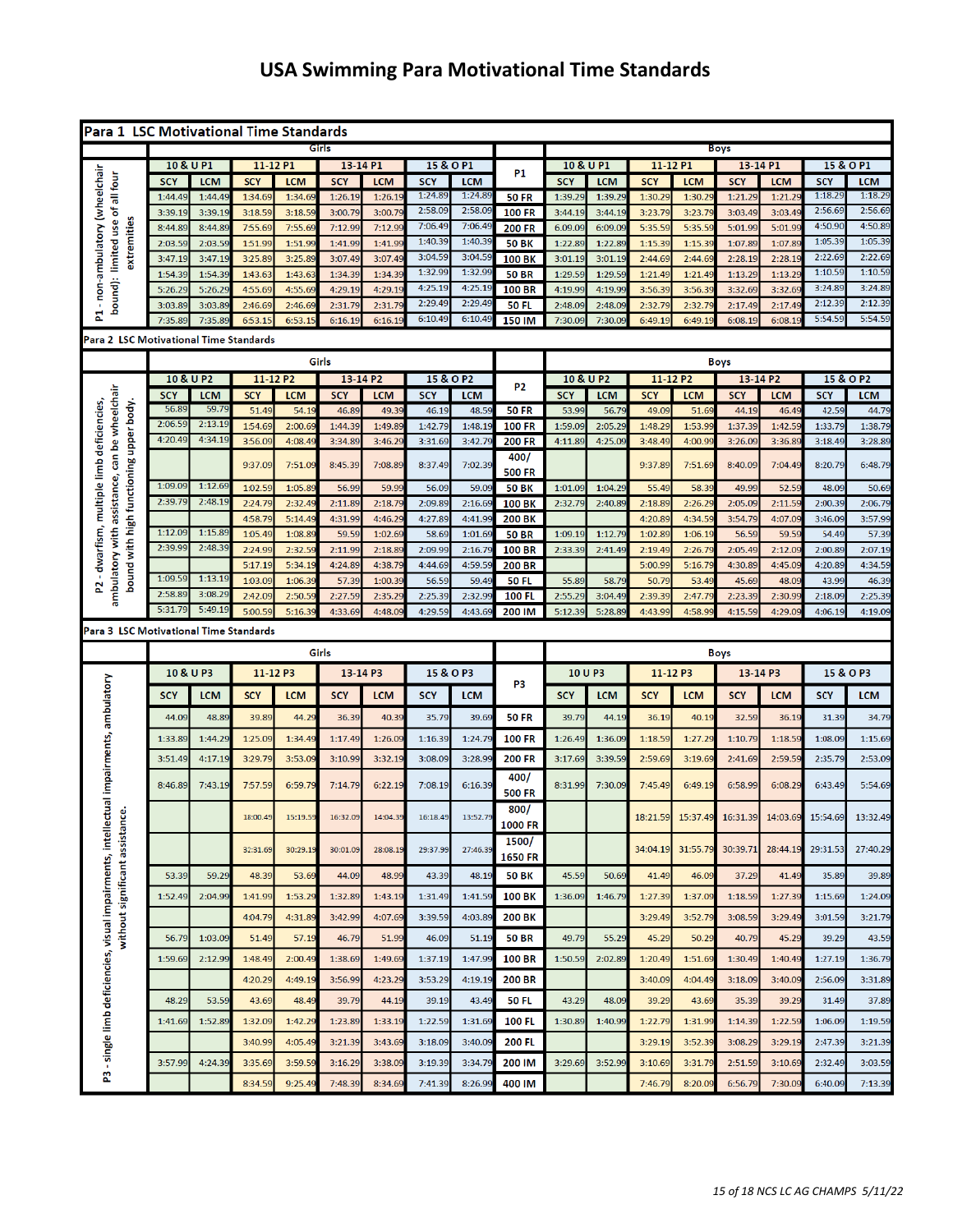

# **North Carolina Swimming Scratch Rule**

208.3. INDIVIDUAL SCRATCH RULE Swimmers shall inform themselves of the meet starting time and shall report to the proper meet authorities promptly upon call. The meet announcement shall specify all mandatory check-in and scratch deadlines and procedures.

- .1 Pre-Seeded Meets Any swimmer not reporting for or competing in an individual timed final event shall not be penalized.
- .2 Events Seeded on the Deck Any swimmer entered in an individual event that is seeded on the deck, in whole or in part, who has checked in for that event, must swim in the event unless the swimmer notifies the clerk of course before the seeding for that event has begun that the swimmer wishes to scratch or as noted in 208.3.4 A or D. Failure to scratch prior to seeding and not swimming the event will result in the swimmer being barred from the next individual event in which the swimmer entered in the meet. Unless the meet announcement states otherwise, events seeded on the deck shall be closed for seeding no later than thirty (30) minutes prior to the start of the event except that individual events of 400 meters or longer may be closed for seeding up to twenty-four (24) hours before the expected start of the event if the check-in/scratch deadline occurs after the beginning of the meet and is announced in the meet announcement.
- .3 Preliminary and Finals Events
	- A. Any swimmer not reporting for or competing in a pre-seeded preliminary heat when finals are scheduled shall not be penalized. If the preliminary heat is seeded on the deck then 208.3.2 applies
	- B. Any swimmer qualifying for an A final, scored or not scored, or B scored final race in an individual event who fails to compete in said A or B final race shall be barred from further competition for the remainder of the meet, except as noted in 208.3.4. A declared false start or deliberate delay of meet is not permitted and will be regarded as a failure to compete.
	- C. In the event of withdrawal or barring of a swimmer from competition, when possible, the Referee shall fill the A, B, or C final with the next qualified swimmer(s). First and second alternates shall be announced along with the final qualifiers. These and all other alternates and those qualifying for non-scoring B or C finals shall not be penalized if unavailable to compete
	- D. When the B or C final has not yet been swum and a barring or withdrawal is known in advance by the Referee, the Referee should re-seed the A, B, or C finals, if necessary, to insert the alternate(s) in the appropriate lane(s), filling all lanes in the final. In order to prevent undue delay of the A, B, or C finals, the Referee may elect to fill the empty lane(s), without re-seeding, with the next qualified alternate, or if unavailable, the next qualified swimmer(s) who is/are present in the starting area and ready to swim
	- E. If a C or B final has already been swum, the A final of that event shall be swum without filling the empty lane(s)
- .4 Exception for Failure to Compete No penalty shall apply for failure to compete in or scratch an individual event if: A. The Referee is notified in the event of illness or injury and accepts the proof thereof.
	- B. The swimmers qualifying for an A final or B final race based upon the results of the preliminaries notifies the Referee within thirty (30) minutes after announcement of the qualifiers of that final race that they may not intend to compete and also declares his final decision whether or not to scratch within thirty (30) minutes following his last individual preliminary heat, swim-off, or re-swim.
	- C. The swimmer was not named in any finals heat during the initial announcement of results
	- D. It is determined by the Referee that failure to compete is caused by circumstances beyond the control of the swimmer.

### 208.4. RELAY SCRATCH RULE

.1 All Meets - Any relay or relay member, in a relay event that fails to compete in or report for that event shall not be penalized.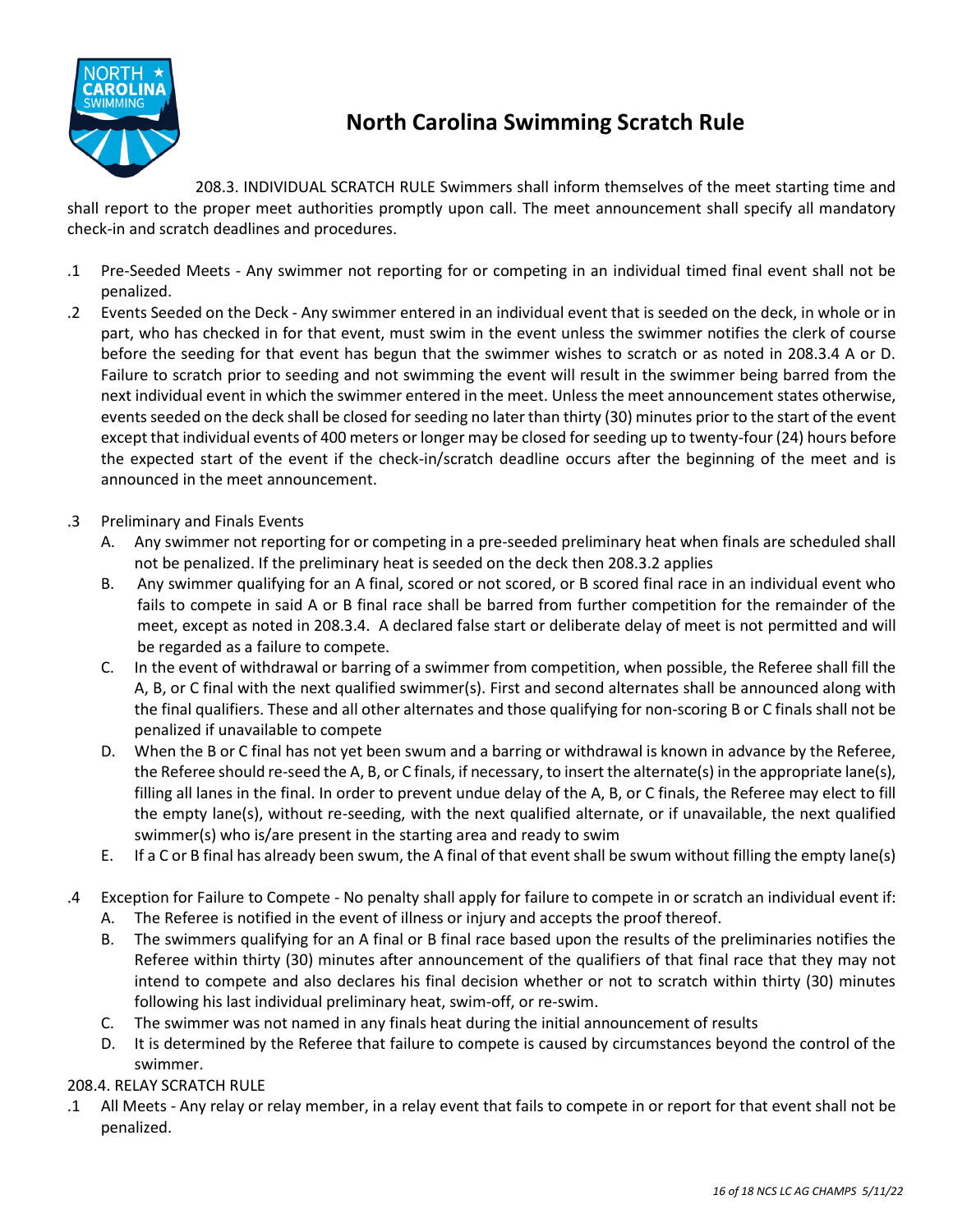### **2022 NORTH CAROLINA SWIMMING LONG COURSE AGE GROUP CHAMPIONSHIP MANDATORY Entry Fee Summary Report and Waiver**

| Club Name                           |                                                                                         |
|-------------------------------------|-----------------------------------------------------------------------------------------|
| Club Code                           |                                                                                         |
| Address                             |                                                                                         |
| <b>Head Coach</b>                   |                                                                                         |
| Name                                |                                                                                         |
| Email                               |                                                                                         |
| Cell Phone                          |                                                                                         |
|                                     | Main Coach Contact to receive ALL Meet Communications during meet if not the Head Coach |
| Name                                |                                                                                         |
| Cell Phone                          |                                                                                         |
| <b>Other Coaches Attending Meet</b> |                                                                                         |
| Name                                |                                                                                         |
| Name                                |                                                                                         |
| Name                                |                                                                                         |
| Name                                |                                                                                         |
| <b>Name</b>                         |                                                                                         |

I certify that all coaches identified above are currently certified and registered as coaches with USA Swimming, Inc. and will be certified and registered as coaches during the meet dates and will be directly responsible for the swimmers entered in this meet during the conduct of the event, Thursday through Sunday.

Signature\_\_\_\_\_\_\_\_\_\_\_\_\_\_\_\_\_\_\_\_\_\_\_\_\_\_\_\_\_\_\_\_\_\_\_\_\_\_\_\_\_\_\_\_\_\_ Date\_\_\_\_\_\_\_\_\_\_\_\_\_\_\_\_\_\_\_\_\_\_\_

**Release Statement: USA SWIMMING, INC., NORTH CAROLINA SWIMMING, INC., STAR Aquatics, Greensboro Aquatic Center, AND ALL EMPLOYEES AND REPRESENTATIVES OF THESE ORGANIZATIONS SHALL BE HELD FREE AND HARMLESS FROM ANY AND ALL LIABILITIES ON CLAIMS FOR DAMAGES ARISING BY REASON OF INJURIES TO ANYONE DURING THE CONDUCT OF THIS MEET.** 

**Make checks payable to STAR Aquatics and mail to PO Box 16311, High Point, NC 27261 or submit to the Meet Director with this form no later than the start of warmups on Thursday.** 

|                                                       | Number |                              | Fee |
|-------------------------------------------------------|--------|------------------------------|-----|
| # of Qualifying Swimmers                              |        |                              |     |
| # of Relay Only Swimmers                              |        |                              |     |
| # of On-Time and New Qualifier Individual Entries     |        | X \$6.00 each entry          | \$  |
| # of On-Time and New Qualifier Relay Team Entries     |        | X \$10.00 each relay entered | \$  |
| # of Late Individual Entries                          |        | X \$12.00 each entry         | \$  |
| # of Late Relay Entries                               |        | X \$20.00 each entry         | \$  |
| NCS Travel Fund (Qualifiers PLUS Relay Only swimmers) |        | X \$3.00 each swimmer        | \$  |
| <b>Facility Charge for Qualifiers</b>                 |        | X \$15.00 each swimmer       | \$  |
| Facility Charge for Relay Only swimmers               |        | X \$7.50 each swimmer        | \$  |
| Late Entry Fine (if assessed)                         |        | X \$50.00                    | \$  |
| <b>TOTAL AMOUNT DUE</b>                               |        |                              | \$  |